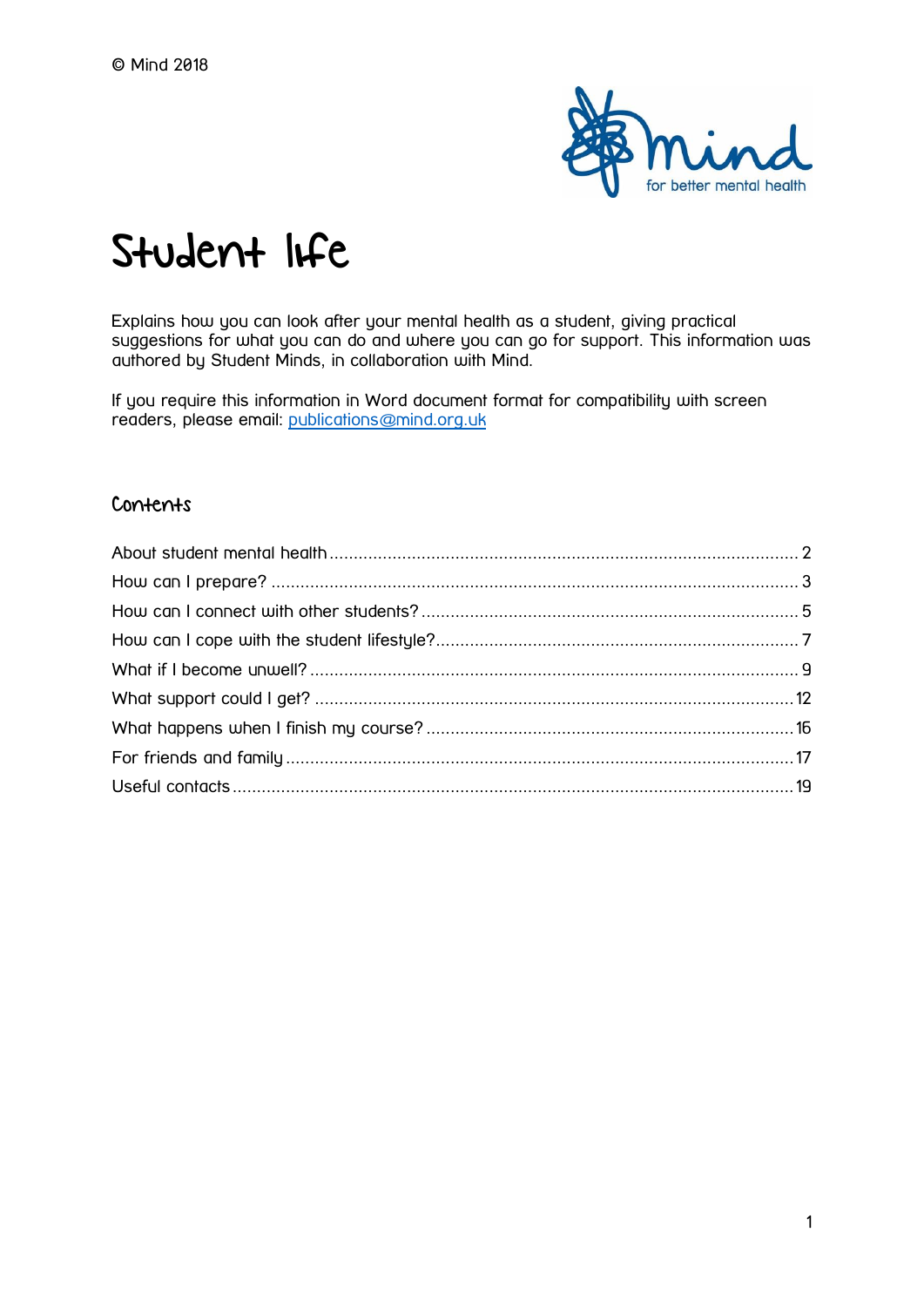## <span id="page-1-0"></span>About student mental health

This information was authored by **Student Minds**, in partnership with Mind.

Student Minds is the UK's student mental health charity, empowering students and members of the university community to look after their own mental health, support others and create change. They train students and higher education staff across the UK to deliver student-led peer support interventions as well as research-driven campaigns, resources and workshops.

## student minds

This guide aims to support you during your time as a student and provides useful tips and guidance, whether you are experiencing mental health problems or have done in the past, or whether you would just like more information on how to keep yourself healthy and well in your new student life.

Studying is likely to bring a number of changes to your life. It can be enjoyable and interesting, but it can also be challenging.

You might face challenges such as:

- meeting and working with new people
- exams, deadlines for written work or presentations
- managing your own finances
- coping with homesickness
- balancing the demands of studying with other commitments, such as caring responsibilities or work
- maintaining relationships with family and old friends
- leaving home, finding new housing and living with new people.

"When I began university I'd been struggling with my mental health for years but had not got help, and starting university in a new city kick-started my path to diagnosis and recovery."

Coping with new challenges can have an impact on your mental health, but there are lots of things that you can do to make your time as a student easier and more enjoyable.

Students are at higher risk of developing mental health problems with research showing many people first experience mental health problems or first seek help when they are at university.

Some of the specific things that, as a student, make you more susceptible to mental health problems include: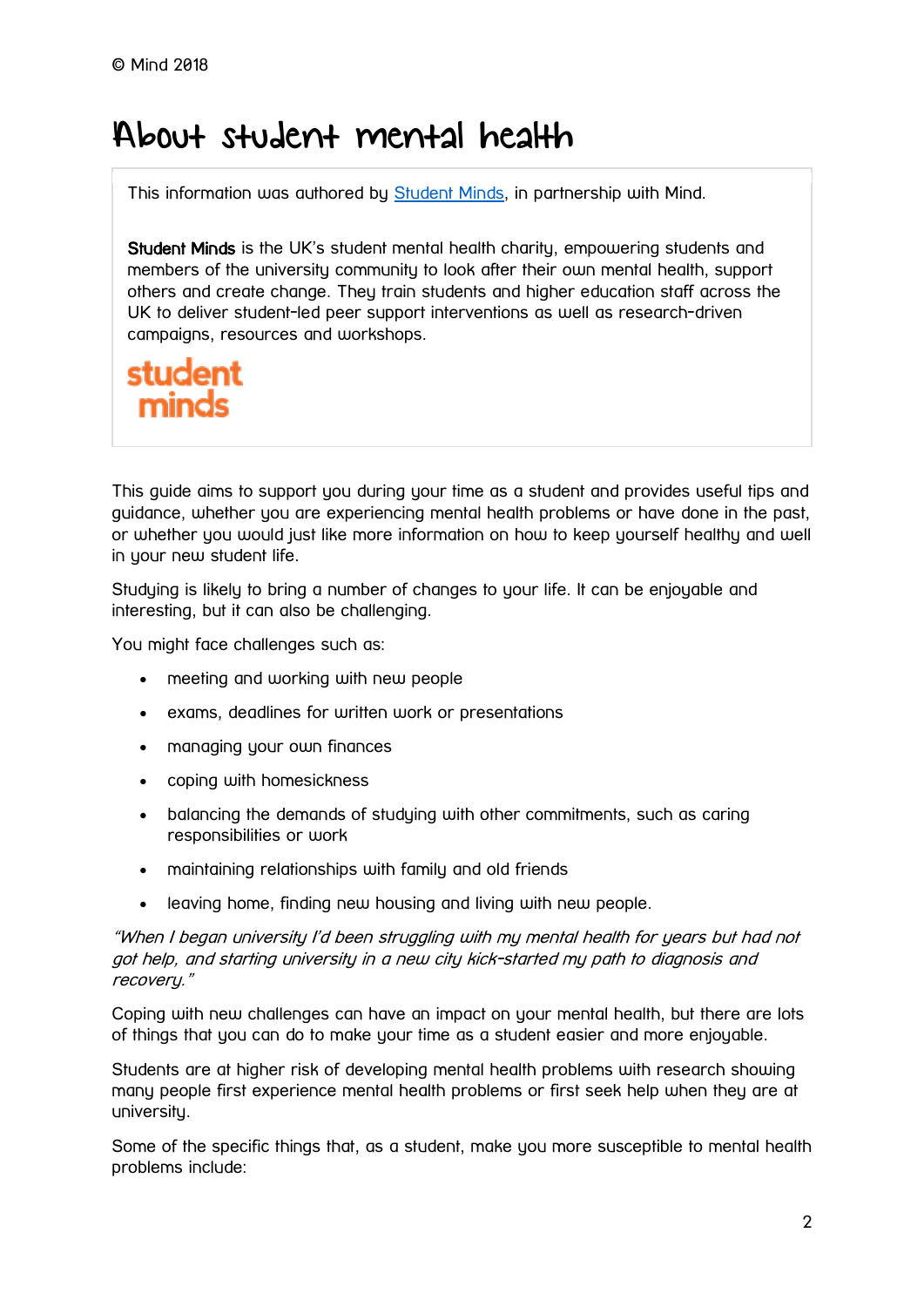- Your age a large proportion of students are under 25 and around three-quarters of adults with a mental illness have their first episode before turning 25.
- Stress becoming a student can be a stressful experience. Although stress isn't a mental health problem, it can lead to mental health problems like depression and anxiety. See our pages on [managing stress](https://www.mind.org.uk/information-support/types-of-mental-health-problems/stress/) for more information.
- Lack of support you might have left home for the first time, or just don't have enough time to see your friends and family. Not having a good support network can make you vulnerable to developing a mental health problem.

You may already be living with an existing mental health problem and be receiving help and support for this. As you transition to life as a student you may find that your support changes location or you transition from [CAMHS \(Child and Adolescent Mental Health](https://www.nhs.uk/using-the-nhs/nhs-services/mental-health-services/child-and-adolescent-mental-health-services-camhs/)  [Services\)](https://www.nhs.uk/using-the-nhs/nhs-services/mental-health-services/child-and-adolescent-mental-health-services-camhs/) to adult services.

It is important to continue your support if needed and become familiar with what this will look like for you as a student.

"The tutors who I chose to open up to were supportive. As a result of asking for help I realised that with a few adjustments I would be able to finish my course, and nobody thought any less of me."

[Read Sophie's blog about learning to cope with anxiety and panic attacks at university.](https://www.mind.org.uk/information-support/your-stories/learning-to-cope-with-anxiety-and-panic-attacks-at-university/#.XP7Ptq_sbAc)

## <span id="page-2-0"></span>How can I prepare?

Deciding to study is a fantastic opportunity for new experiences, however the demands of student life can be a challenge. This section covers some of the things you may be considering at the start of your student journey.

## Deciding to become a student

There are many decisions to make before the studying begins that could have an impact on how enjoyable and worthwhile you find your course.

You are likely to face decisions such as: what subject to study, what type of course to take, and where? [UCAS](https://www.ucas.com/what-are-my-options) can help you explore some of your options.

It can also be worth attending open days to get a better insight into the subject, what teaching methods are used and to get a feel for the place of study. Open days tend to run throughout the year but it is worth checking the calendars of a few colleges or universities that you are interested in, as you may need to register for a place in advance.

Whether to study close to home, to commute or to move somewhere new is another decision that you are likely to face when thinking about starting a new course. Check out Student Minds' [Transitions guide](http://www.studentminds.org.uk/transitions.html) for some helpful advice on this.

It may be that you decide university is not the right option for you. For information on the alternatives that may be better suited to you, take a look at the [Not Going To Uni guide.](https://www.notgoingtouni.co.uk/)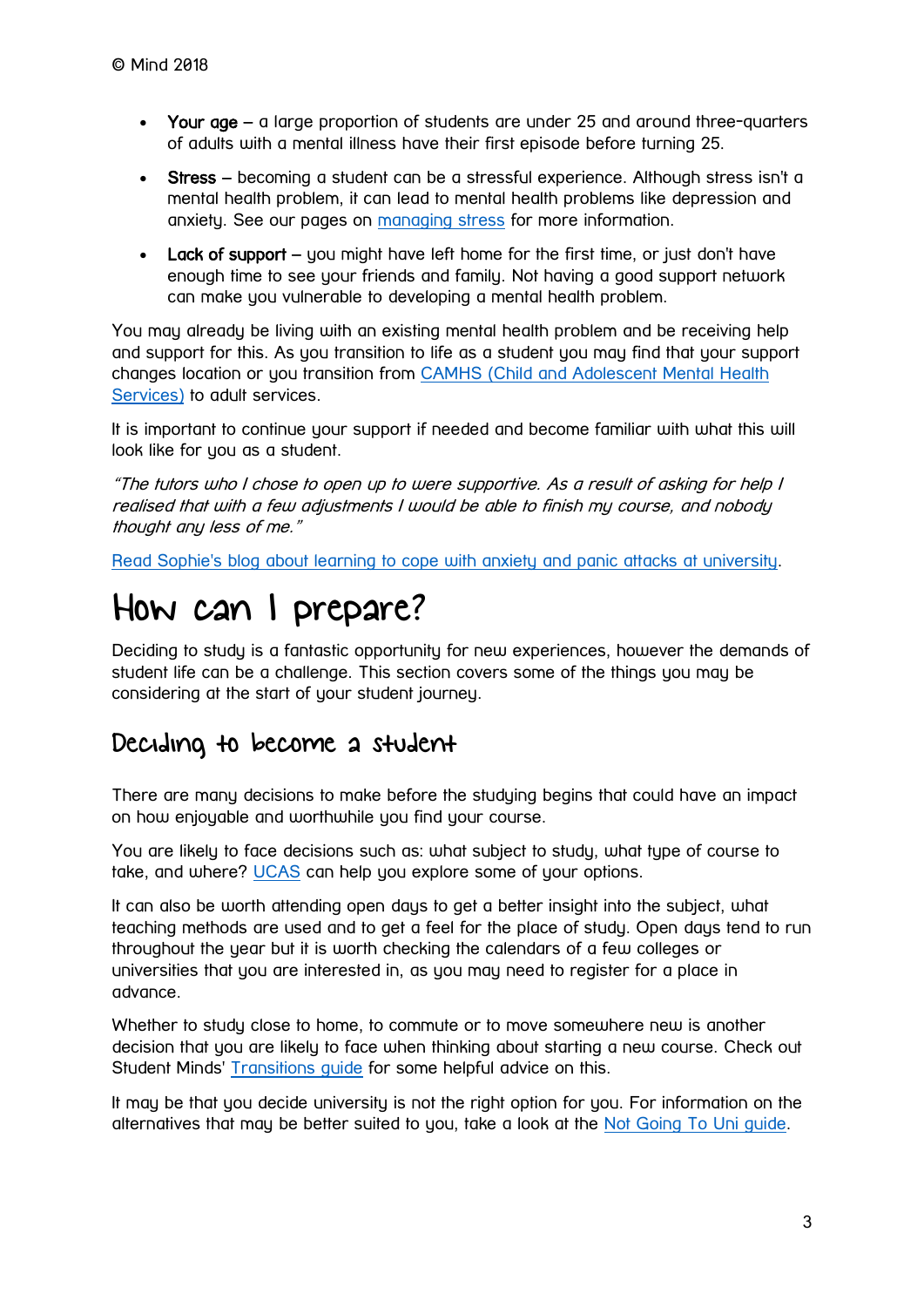If you have a mental health condition you will also be considering how, when and if, to tell your place of study. Take a look at the University Mental Health Advisers Network for [guidance on disclosing difficulties.](https://www.umhan.com/pages/15-disclosing-difficulties)

## Planning your healthcare

If you're currently receiving treatment for a mental health problem and you register with a new GP, the support you get may change. You may have new assessments and your new GP or Community Mental Health Team (CMHT) may advise on a new treatment plan. The NHS has more information about [registering with a new GP as a student.](https://www.nhs.uk/live-well/healthy-body/getting-medical-care-as-a-student/)

To minimise the disruption, it can help to plan early - even as soon as you've chosen a course or accepted a place. Talk to your current GP or CMHT about:

- the move and the implications for your treatment
- how your medical notes will be transferred and what they can do to ensure that your new GP understands your medical needs
- reviewing any medication you are taking that may affect your studying
- write a summary letter about your medical history for your new GP.

The [University Mental Health Advisers Network \(UMHAN\)](https://www.umhan.com/) are a network of mental health specialists working in the Higher/Further education sector and can provide more information on telling your institution about a diagnosed mental health problem, and what protection you have.

## Managing your finances

Studying is likely to affect your personal finances. The money you receive and the way you get it may change. It is important to think about how you will pay for essentials like food, housing, tuition fees and course costs such as books and other equipment.

The change in financial situation can be particularly difficult if you are a mature student who is used to earning a full-time wage, or if you have children or dependents that you support financially. You can find information about extra financial support you may be entitled to [here.](https://www.gov.uk/student-finance/extra-help)

"I try to be sensible with my spending where possible – I always ensure I can afford to eat well and leave enough to treat myself from time to time."

Money worries may feel like more of a challenge if you are a care-leaver or don't have financial support from your family. Take a look at [Stand Alone](https://www.standalone.org.uk/guides/student-guide/#independent-status) for information about applying for student loans and support from your local authority.

Regardless of your situation, it can be useful to create a weekly or termly budget plan to help you keep track of your incomings and outgoings. Pick a method that you will find easy to use such as an app or spreadsheet - there are lots of templates online available for use.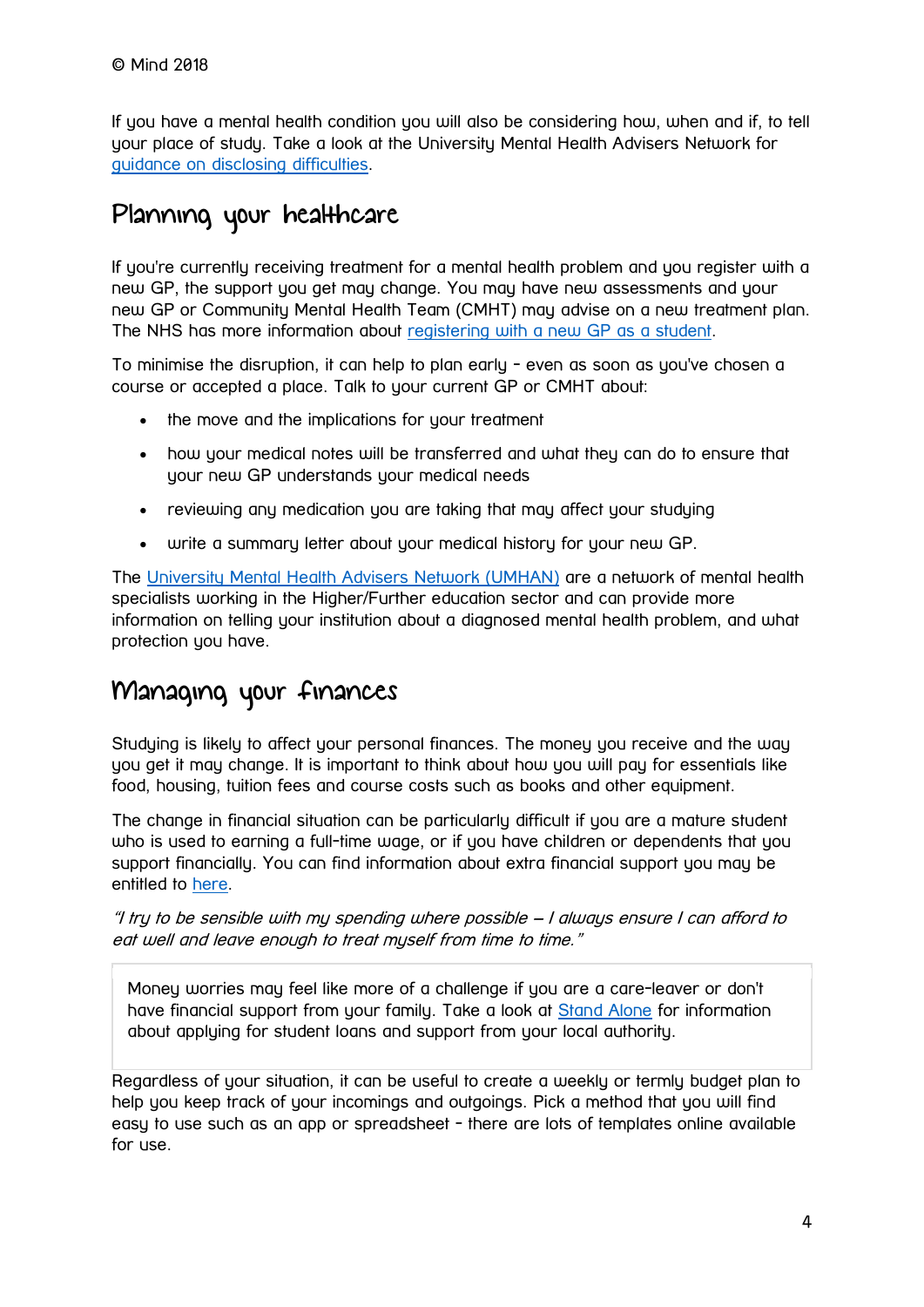Check out [The Money Charity's Student Money Manual](http://themoneycharity.org.uk/resources/) and the [Money Advice Service](https://www.moneyadviceservice.org.uk/en) for more advice on managing your finances.

If you are living with a mental health condition it would also be worth taking a look at our [money and mental health](https://www.mind.org.uk/information-support/tips-for-everyday-living/money-and-mental-health/#.W2hynyhKiUk) pages for lots of useful information.

"I do part-time university with the Open University, so I have a full-time job alongside. It helps a lot."

## Managing your studies

You may be returning to education after a break or continuing on from school or college. Whatever your situation, you may find that you have more responsibility for your own study than you have been used to. This can provide flexibility in how you structure your day, but getting used to planning your own schedule can be a challenge.

Many colleges and universities run study skills sessions for new students. These can be a great way of learning time management and effecting planning strategies as well understanding some of the possible requirements from your new course, such as how to write a research proposal or reference other studies correctly. Study skills tutors often work within the library setting, so consider visiting them when you start your course.

"I try to take a step back and assess my workload, write a list and take it one step at a time."

## What if things don't go to plan?

Sometimes things don't go as you expected. This can be difficult, but it happens to everyone. You might find it helpful to:

- have a plan B, an alternate work schedule if your day or week's routine is disrupted
- proactively schedule in 'spare time' so that you can catch up if necessary
- talk to your tutor about extensions or flexible arrangements in advance, so that you feel comfortable talking to them if things are not going to plan.

## <span id="page-4-0"></span>How can I connect with other students?

For some people, studying is a time where they socialise with a wide range of people and have many new experiences. While this can be positive, it can also feel overwhelming.

## Meeting new people

Being around so many other students creates a great opportunity to meet like-minded people. If you are finding it hard to meet new people, remember many other students will feel the same way. Here are some suggestions to help you get started:

 Volunteering can help you meet people who share an interest with you. Your institution may have students groups or a Students' Union who may be able to help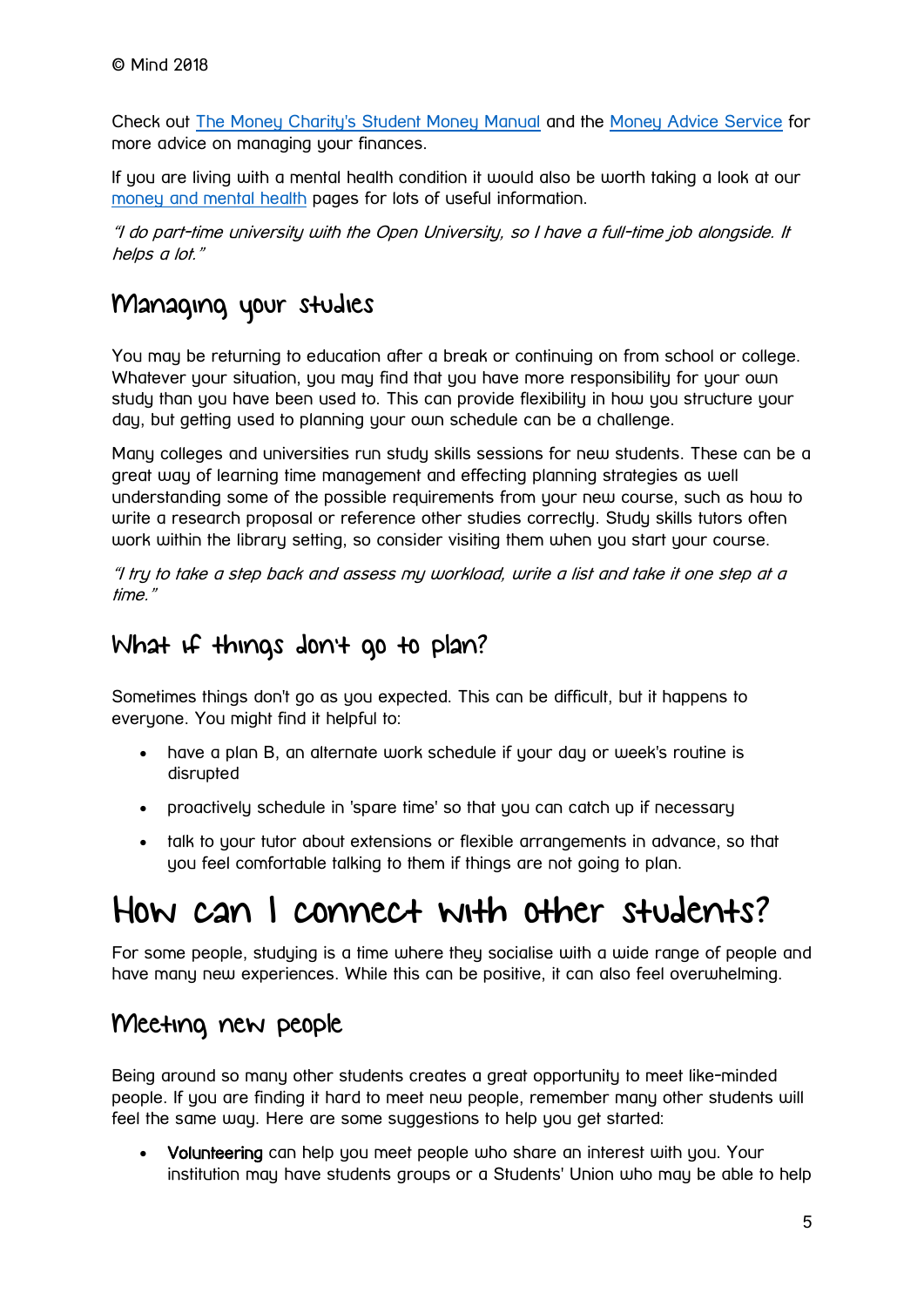you do this. Alternatively, [Do-it.org](https://do-it.org/) has lots of helpful information, or [Student](http://www.studentminds.org.uk/studentvolunteering.html)  [Minds](http://www.studentminds.org.uk/studentvolunteering.html) runs volunteering programmes you might be interested in.

- Clubs or societies can be a great way to get to know people and create a work-life balance. See what's on offer when you enrol or, check in with your student representative, committee or Students' Union at any time.
- Course forums or email groups can keep you connected if you're studying online. Getting to know people online can also make it easier if the course has events like study weekends where you will all meet.

Meeting new people can seem more of a challenge if you feel less like those around you.

- If you have experienced time in care prior to studying, you may feel like you have less in common with your classmates. In addition to the above tips, it can be useful to connect with groups outside of your place of study to help strengthen your support network. For example the [Your Prospects](https://www.reesfoundation.org/our-services/networking/developing-your-prospects/) peer network events are for care-leavers at all stages of their educational, academic and work lives.
- If you are LGBTQ+ (Lesbian, gay, bisexual, trangender, queer or questioning) then take a look at these [Student Minds](http://www.studentminds.org.uk/lgbtq.html) pages for some advice on starting conversations and what to do if you experience discrimination.

Take a look [here](https://www.mind.org.uk/information-support/your-stories/the-high-and-lows-of-my-bipolar/#.W2mQtChKiUk) as Paul talks about managing the highs and lows of his bipolar disorder during his degree, and how this impacted his relationships with others.

"Make plans to see classmates or friends during study breaks to ensure you don't become isolated or lonely. Also make plans each day to leave the house and get outside. Going for a walk is a useful way of relaxing and clearing your head."

## Living with other students

If you have moved away from home, it is likely that at some point you will have to organise your own housing. You may not always feel you have a lot of choice, especially during the first year when university halls are the main option for most students, but you could think about if you want to live:

- with people who you can talk to about your mental health
- with a smaller number of people, perhaps in a smaller house or block of halls
- closer to campus or somewhere with better transport links
- near shops and amenities to make it easier to be sociable
- somewhere quiet with more privacy.

Renting a house or flat for the first time is a big deal, but there is plenty of advice and support out there. Check with your place of study if they provide advice about accommodation, managing landlords and signing contracts. You can also contact [Citizens](https://www.citizensadvice.org.uk/housing/renting-a-home/student-housing/)  [Advice,](https://www.citizensadvice.org.uk/housing/renting-a-home/student-housing/) about student housing.

### Loneliness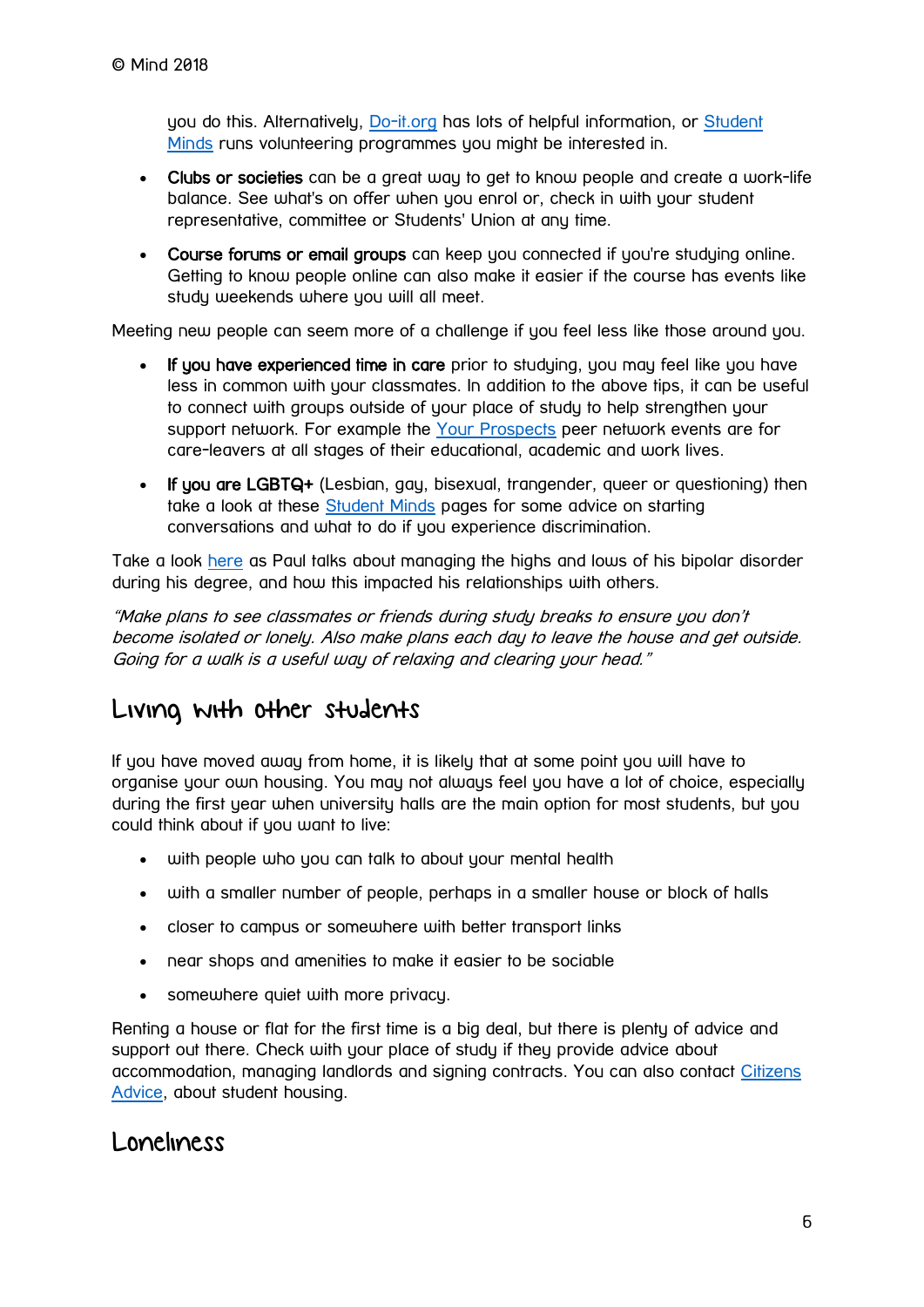Lots of students feel lonely. Social media can give the impression that all of your friends are hanging out together and having the best time, all the time. This comparison can make you feel more lonely, and loneliness can have a big impact on your mental health.

- Take social media with a pinch of salt. People usually only post photos of the positive times on social media, giving a false impression of how great things are.
- Consider how you could use social media to have a positive effect on your mental health. Joining online groups such as **Elefriends**, a supportive online space where you can share experiences and listen to others who have similar mental health issues, can help you feel part of a community. Take a look at the social media accounts of mental health charities such as those mentioned at the end of this guide as many have platforms to network and share experiences in a safe way.
- Try peer support. There might be groups at your institution specifically for students who are experiencing mental health problems. [Student Minds](http://www.studentminds.org.uk/) run peer support [programmes](https://www.studentminds.org.uk/peersupportgroups.html) and mental health campaign groups at universities across the UK.
- Many students feel lonely. Even if you are shy, remember your peers are often in the same situation and appreciate you talking to them. Perhaps you could:
	- $\circ$  talk to someone, or just say hello, before and after each lecture or class
	- $\circ$  meet classmates in the library to plan a joint piece of work
	- o chat to people you are living with while making food in a shared kitchen.

See our pages on [how to cope with loneliness](https://www.mind.org.uk/information-support/tips-for-everyday-living/loneliness/) and on [social phobia](https://www.mind.org.uk/information-support/types-of-mental-health-problems/phobias/types-of-phobia/#social) (also known as social anxiety) for more tips.

To hear about how Max confronted his social anxiety whilst at university [have a read of](https://www.mind.org.uk/information-support/your-stories/confronting-my-social-anxiety-at-university/#.W2GDHlBKiUk)  [his blog.](https://www.mind.org.uk/information-support/your-stories/confronting-my-social-anxiety-at-university/#.W2GDHlBKiUk) Want to add your story? [Find out more about blogging or vlogging for us.](https://www.mind.org.uk/information-support/your-stories/about-the-mind-blog/telling-your-story-blogging-or-vlogging-for-mind/)

## <span id="page-6-0"></span>How can I cope with the student lifestyle?

Student life is full of new and exciting experiences and there is often lots going on. It is important to take the time to look after yourself to help you cope with the changes in lifestyle. Some areas that you could focus on are:

- Managing stress
- Looking after your physical health
- Coping in an alcohol or drugs culture

For more ideas, check out Student Minds' [Transitions resource.](http://www.studentminds.org.uk/transitions.html)

## Managing stress

You might feel like there is a lot of pressure to do well academically, as well as pressure to be sociable. In particular, mature students often say that they feel particulalry under stress if they are struggling financially and they have invested money in the course as part of a career change, which can create extra pressure to do well.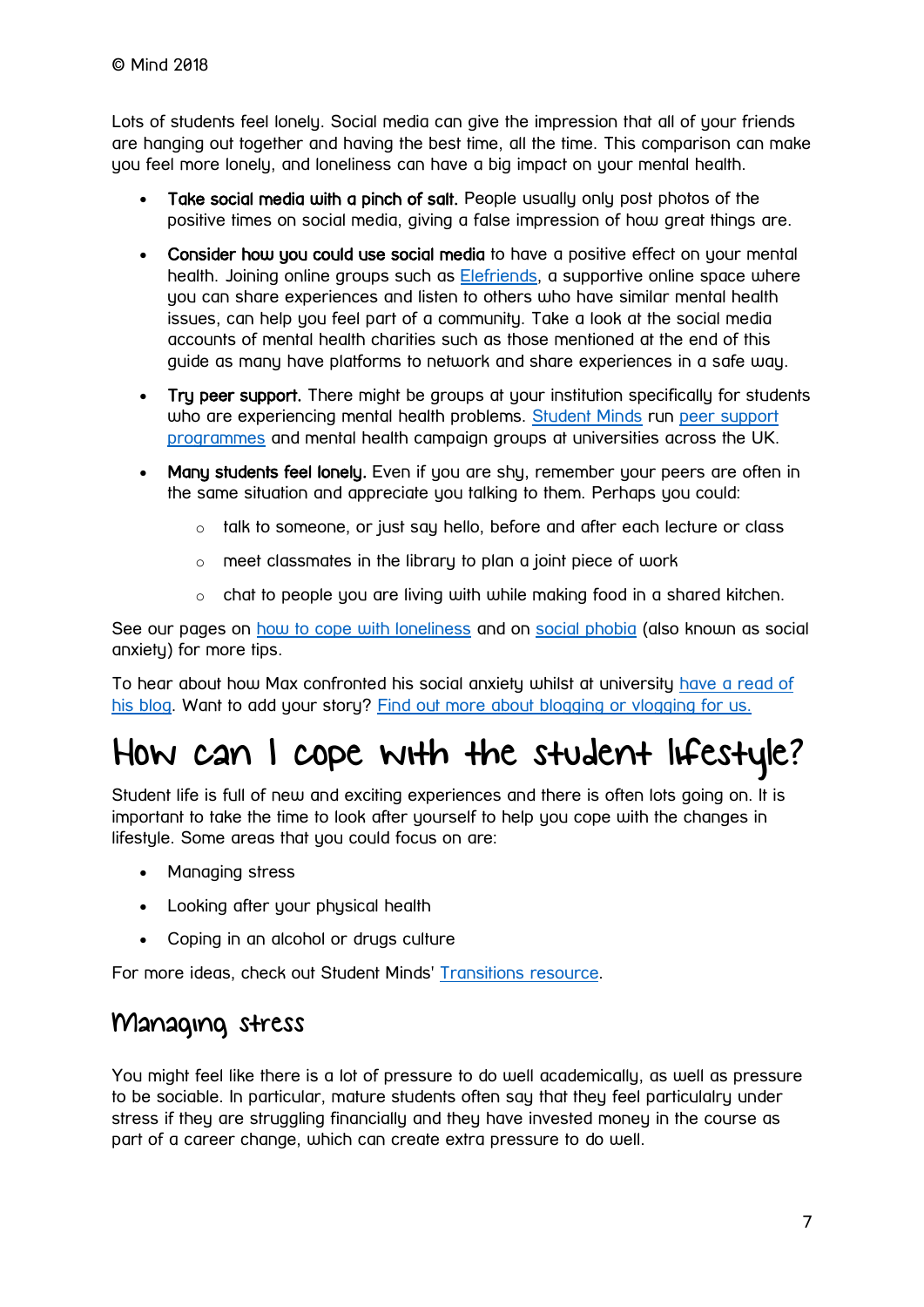Try to build up strategies to manage stress before it gets too much, so it's easier to respond to additional pressure – for example, around exam times.

- Try out some mindfulness exercises. There is a lot of evidence to suggest these can be really helpful, especially for managing stress. Take a look at our [mindfulness](https://www.mind.org.uk/information-support/drugs-and-treatments/mindfulness/about-mindfulness/#.W2l-DyhKiUk) pages for more information.
- Try using a planner. This can help to keep track of deadlines and key commitments and organise your study.
- Take time out to relax. Getting away from your desk, even for short periods of time, can help keep you calm.
- Keep an eye on social commitments to avoid overloading your schedule around deadlines and exams.
- Try online support and apps. There are lots of apps and websites available that can help you to manage your stress levels, such as those offering a daily meditation or mindfulness practice. For more information on online support, including apps, have a look at our pages on [mental health online.](https://www.mind.org.uk/information-support/tips-for-everyday-living/online-safety-and-support/#.W4_ul020WM8)

See our pages on [managing stress](https://www.mind.org.uk/information-support/types-of-mental-health-problems/stress/) for more information, or the [Student Minds blog,](https://studentmindsorg.blogspot.com/search?q=stress) to hear how other students have managed stress.

## Looking after your physical health

Looking after your physical health will help you stay healthy and maintain concentration to study well.

- Get good sleep. If you're tired, your worries can get blown out of proportion. Getting into a regular sleep routine can help you stay on top of university life. See our pages on [coping with sleep problems](https://mind.org.uk/information-support/types-of-mental-health-problems/sleep-problems/) for more information.
- Eat a healthy diet. Eating a balanced and nutritious diet can help you feel well and think clearly. See our pages on [food and mood](https://mind.org.uk/information-support/tips-for-everyday-living/food-and-mood/) for more tips.
- Exercise regularly. Keeping active can help you improve your mental health. Even gentle exercise, like yoga or swimming, can help you relax and manage stress. See our pages on [physical activity](https://mind.org.uk/information-support/tips-for-everyday-living/physical-activity-sport-and-exercise/) for more information.

"Tiredness is one of the biggest problems with the student lifestyle and it can contribute significantly to my mood. I feel more emotional and less capable when I am tired."

You may face additional struggles looking after your diet and exercise if you have eating problems or a diagnosed [eating disorder.](https://www.mind.org.uk/information-support/types-of-mental-health-problems/eating-problems/)

Take a look [here](https://studentmindsorg.blogspot.com/2018/03/misconceptions-about-eating-disorders.html) as Mary talks about common misconceptions around eating disorders and how to make the student lifestyle work for you.

Take a look at how Laura tackled the challenges she was facing at university in her blog post [here.](https://www.mind.org.uk/information-support/your-stories/rugby-tackling-mental-health/#.W2F98FBKiUk)

### Coping in an alcohol or drugs culture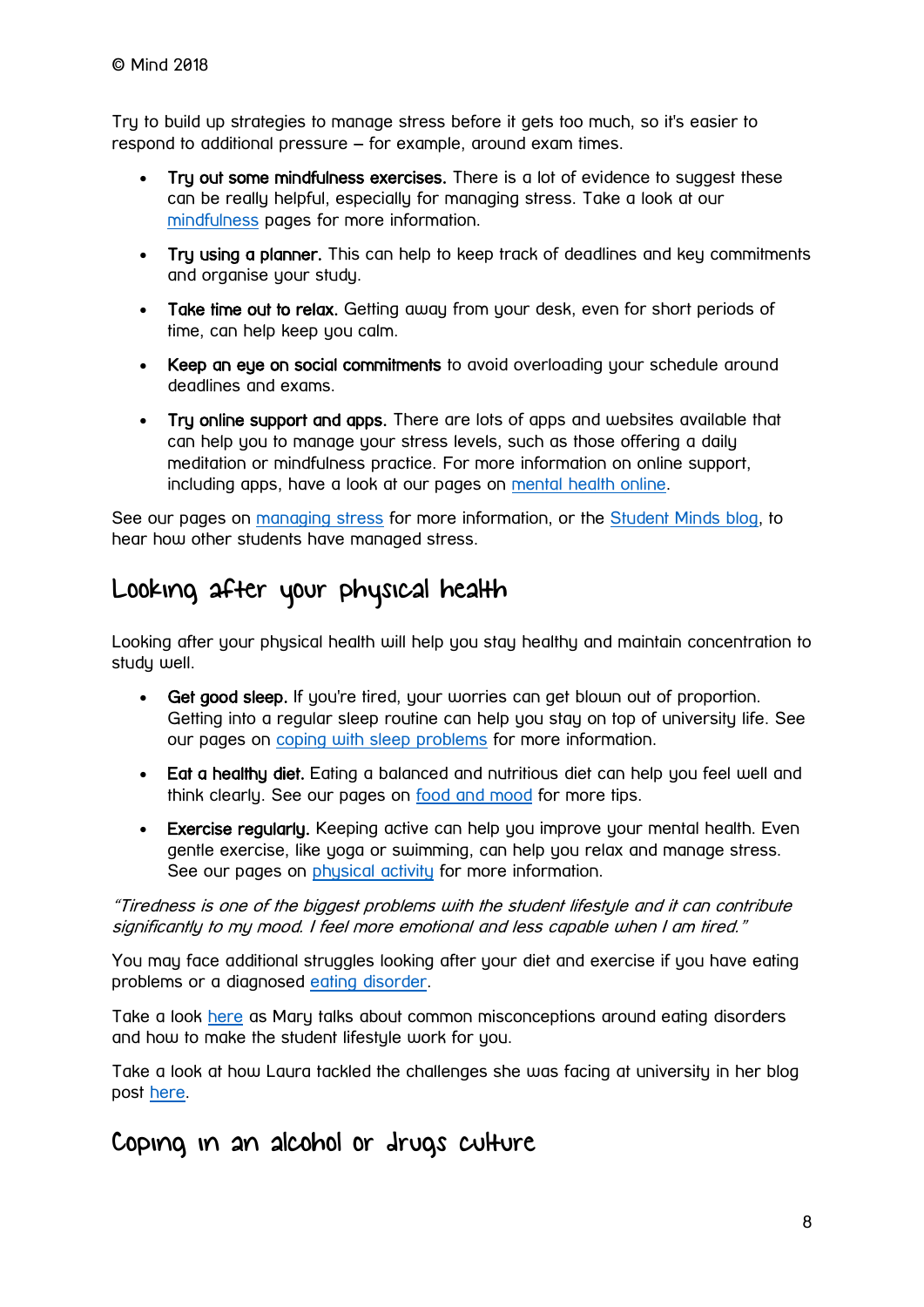While alcohol is often associated with the student lifestule, you don't have to drink if you don't want to. Students' Unions and student-led groups offer a range of social events and activities that are alcohol free. Remember:

- Alcohol can worsen depression and cause other health problems.
- Try to ensure you have some days without drinking.
- Be careful if you are taking medication, as it's usually recommended not to drink or to limit the amount you do drink, while taking it.
- Having a friend around when you are out, or establishing a buddy system, can help to keep you safe when you are drinking or engaged in drug use. Student Minds have [further tips on staying safe here.](http://www.studentminds.org.uk/transitions.html)
- Don't accept drinks from someone you don't know and always keep your drinks with you to help avoid your drink being spiked (with drugs or alcohol). Take a look [here](https://www.nhs.uk/live-well/healthy-body/drink-spiking-and-date-rape-drugs/) for further information about drink spiking and what to do if you think your drink has been spiked.

For more information about alcohol, have a look at [Drink Aware](https://www.drinkaware.co.uk/understand-your-drinking/is-your-drinking-a-problem/alcohol-support-services) for information on alcohol support services, and our pages on the [mental health effects of alcohol.](https://www.mind.org.uk/information-support/types-of-mental-health-problems/drugs-recreational-drugs-alcohol/effect-on-mental-health/)

Illegal drugs can also have a serious impact on your mental health. See our pages on [recreational drugs](https://www.mind.org.uk/information-support/types-of-mental-health-problems/drugs-recreational-drugs-alcohol/) for more information, or see [Frank](http://www.talktofrank.com/) for confidential information and advice.

[Read Emma's story](https://www.mind.org.uk/information-support/your-stories/surviving-freshers-coping-with-mental-health-problems-at-university/#.VsRD5UCKTiQ) about surviving freshers and managing her mental health at university. Emma uses her own experiences to give tips about dealing with peer pressure and depression at uni.

Want to add your story? Find out more about blogging for us.

## <span id="page-8-0"></span>What if I become unwell?

If you become unwell, there are lots of options you can consider.

See our pages on [support for students](https://www.mind.org.uk/information-support/tips-for-everyday-living/student-life/support-and-treatment/) and [seeking help for your mental health,](https://www.mind.org.uk/information-support/guides-to-support-and-services/seeking-help-for-a-mental-health-problem/) for more information about getting help for your mental health.

#### Who can I talk to about my options?

It may be helpful to have a chat with someone impartial about your options, even if just to help get it clear in your own mind about what you think would help.

- Your **academic supervisor or tutor** should be able to help you to understand your university or college's policy for taking time out and to consider how you could take a more flexible approach to your studies.
- Your Students' Union advice service or welfare office can provide impartial advice.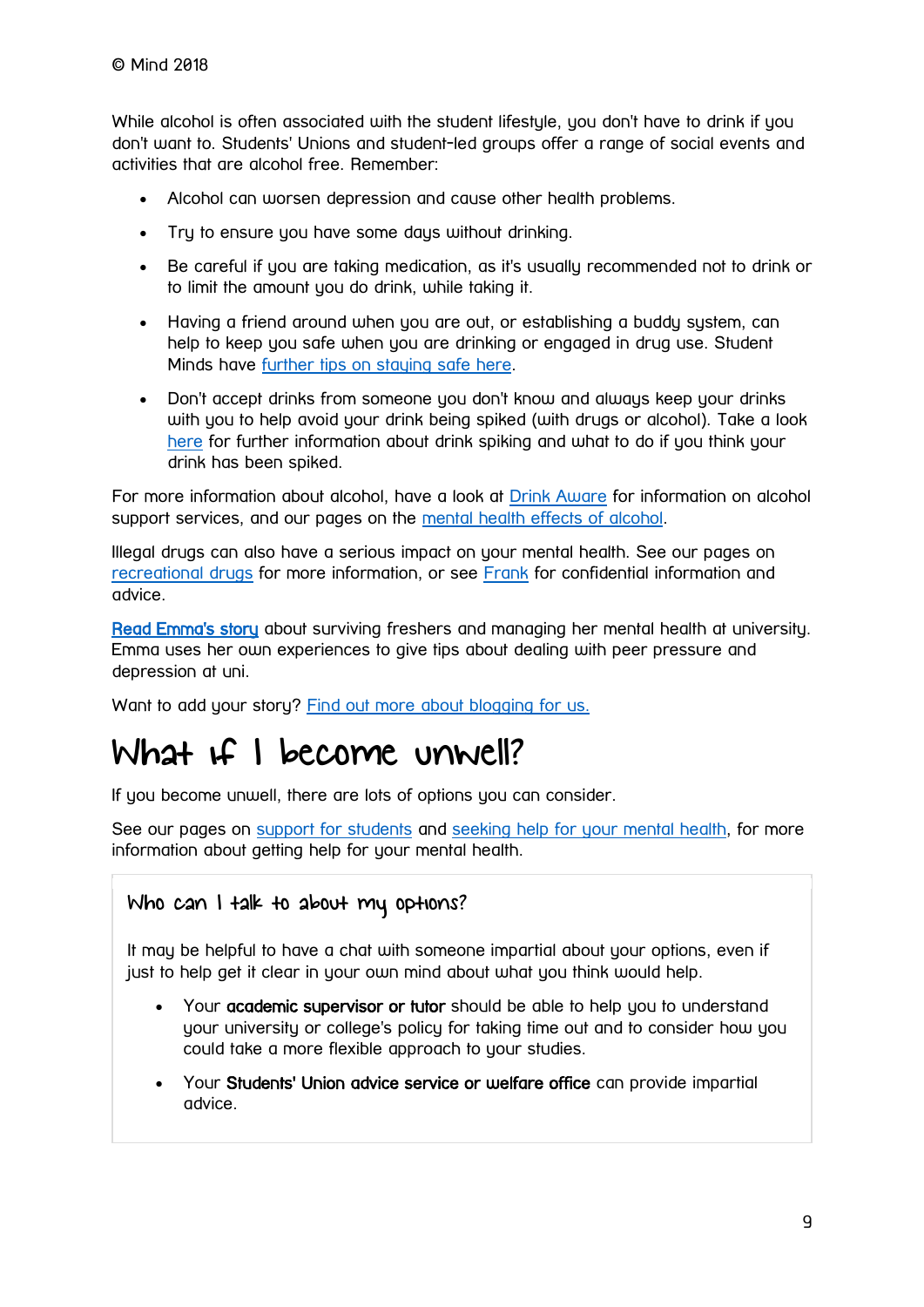Your university or college's disability service can support you to think about taking time out or taking a more flexible approach to your studies.

### Support if you are in a crisis

A crisis is any situation in which you feel you need urgent help. For example, you might feel in crisis if:

- you are having suicidal thoughts and feelings
- you are having thoughts about harming yourself or someone else
- you have seriously hurt yourself.

Everyone experiences a crisis in their own way. You might feel that your mental health has been steadily deteriorating for some time, or perhaps something's happened in your life that's shaken your stability.

You might have a good idea what's likely to trigger a crisis for you, or you might not know what's causing your feelings. But whatever your situation, if you start to feel unable to cope, or to keep yourself safe, it's important to ask for help.

Take a look at our pages on crisis services for information on [how to get help in a crisis.](https://www.mind.org.uk/information-support/guides-to-support-and-services/crisis-services/help-in-a-crisis/#.W2GSTVBKiUk)

[And have a read here of Karl's experience of crisis care and his time in a psychiatric](https://www.mind.org.uk/information-support/your-stories/my-experience-of-crisis-care-depression-and-speaking-out/#.W2rIIChKiUk)  [hospital.](https://www.mind.org.uk/information-support/your-stories/my-experience-of-crisis-care-depression-and-speaking-out/#.W2rIIChKiUk)

## Suicidal feelings

Suicidal feelings can range from being preoccupied by abstract thoughts about ending your life, or feeling that people would be better off without you, to thinking about methods of suicide, or making clear plans to take your own life.

If you are feeling suicidal, you might be scared or confused by these feelings. But you are not alone. Many people think about suicide at some point in their lifetime.

There are steps you can take right now to stop yourself from acting on your suicidal thoughts. Everyone is different, so it's about finding what works best for you.

Take a look at our pages on [suicidal feelings](https://www.mind.org.uk/information-support/types-of-mental-health-problems/suicidal-feelings/) for practical tips that others have found helpful in managing suicidal feelings.

If you are worried about someone else you may find it useful to take a look at our pages on [supporting someone who feels suicidal.](https://www.mind.org.uk/information-support/helping-someone-else/supporting-someone-who-feels-suicidal/#.W2Gar1BKiUl)

## Support on your course

If you do become unwell, it's important for you (or someone you trust) to explain the situation to your academic supervisor, tutor, or a welfare staff member, as soon as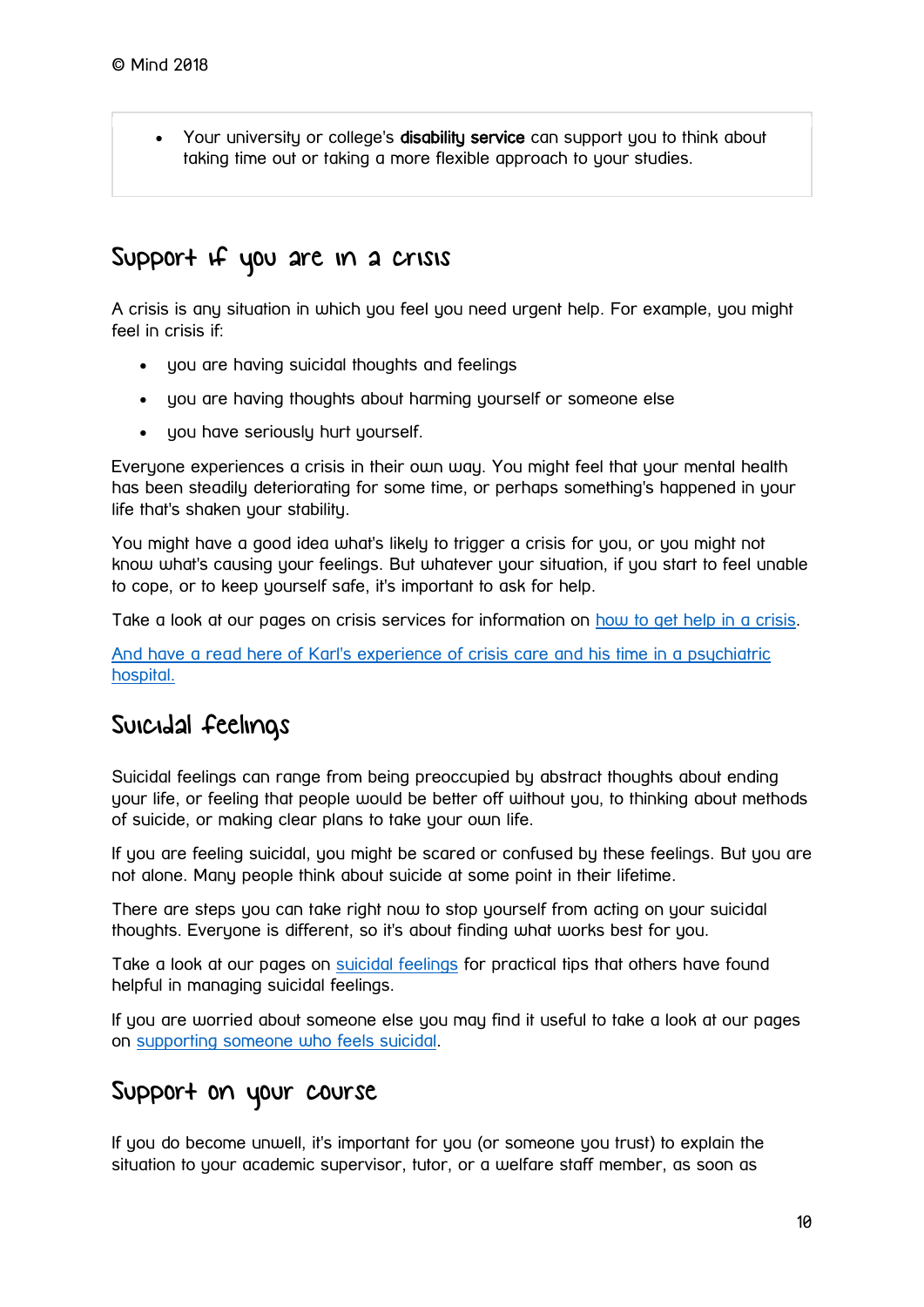possible. Even if you have previously explained that you have a mental health problem, they may not be aware that you're feeling worse. The sooner you let them know, the easier it is for them to help you get support with your academic work.

You may be able to:

- receive special dispensation when your work is marked
- extend deadlines
- re-sit exams.

There are also informal adjustments that can be made to support you in staying well. For example requesting that meetings are at a particular time of day that suits when your energy levels are at their highest, or in a particular location where you feel most able to concentrate.

For more ideas about the kinds of adjustments other students have found useful, take a look at the [Student Minds blog.](https://studentmindsorg.blogspot.com/search?q=adjustments)

### Take time out from your course

Each course is different in the way it approaches taking time off from studying. It may be possible to:

- defer the course for a time
- repeat a term or year.

Your university or college may need a letter from your doctor to explain how your mental health is affecting your studies. The process can sometimes be daunting so having support from a friend of family member can really help during this time.

"A few weeks after starting uni, I realised that my course wasn't for right me. I hated the city, felt like a failure and struggled with my mental health. I decided to drop out and transfer to a different one. When I started at the right uni and course everything changed. My mental health improved, I made friends, and now I'm in a career linked to the degree I loved."

Take a look [here](https://studentmindsorg.blogspot.com/2015/11/the-lessons-i-learnt-in-taking-medical.html) to hear what Andrew learnt from taking leave from his studies.

## Taking a flexible approach to studying

Your university might be able to make adjustments to how you study. For example, you may be able to:

- complete your degree part-time
- have longer deadlines for coursework
- **e** get more time in exams.

It may help to start by thinking about what you would need to make it easier to continue your studies.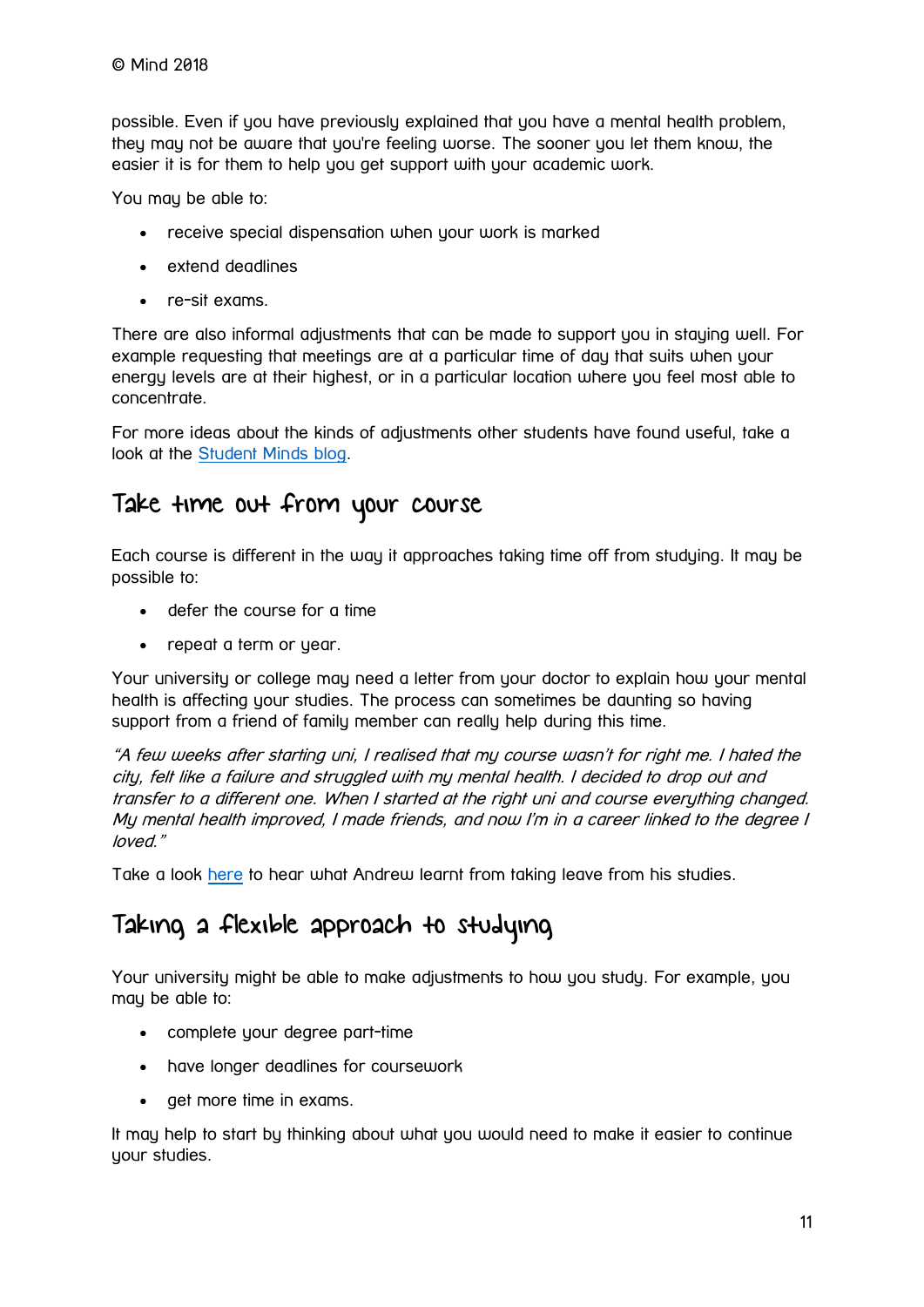## Thinking about alternatives

You might feel that continuing your course isn't right for you, and that's okay. It could be useful to think about some alternatives:

- trying a different course or location
- studying a vocational course or apprenticeship
- taking a gap year
- starting work or re-starting work.

[Not Going To Uni](http://notgoingtouni.co.uk/) has advice and information about alternatives to university.

"If you find yourself in a situation where you have to choose between university and your mental health treatment, my advice would be to choose mental health treatment. It's more important. You can always pick up where you left off with studying, but you can't really do that with your health because the longer you leave it, the harder it becomes to treat."

## <span id="page-11-0"></span>What support could I get?

There are many different individuals and organisations who can offer you support. If possible, it is helpful to put this support in place when things are going well, so that it is easy for you to ask for help if you start to find things more difficult. Try thinking about who you feel comfortable talking to.

Whether you have an existing mental health condition or are starting to find things difficult to manage, considering your options for support can be really helpful.

Support can vary in terms of how easy it is to access and the quality, so it can be useful to consider a variety of places and people that you can seek support from, as well as using self-help techniques such as [mindfulness](https://www.mind.org.uk/information-support/drugs-and-treatments/mindfulness/) or [physical activity,](https://www.mind.org.uk/information-support/tips-for-everyday-living/physical-activity-and-your-mental-health/) as part of keeping uourself well.

However difficult it may feel, it is important to be open with your university if you are suffering with mental health problems. You will be unable to receive the support you need and that is available without doing so.

## Support from your place of study

#### The college or university disability service

Your university or college may have a disability support service who can support you to manage any health problem that affects your studies. This includes both physical and mental health problems.

You can arrange a meeting with this service to discuss any challenges that you might have with your studies, and look at what support the service can provide. The service may be able to arrange:

• mentoring – this might be with another student or a disability specialist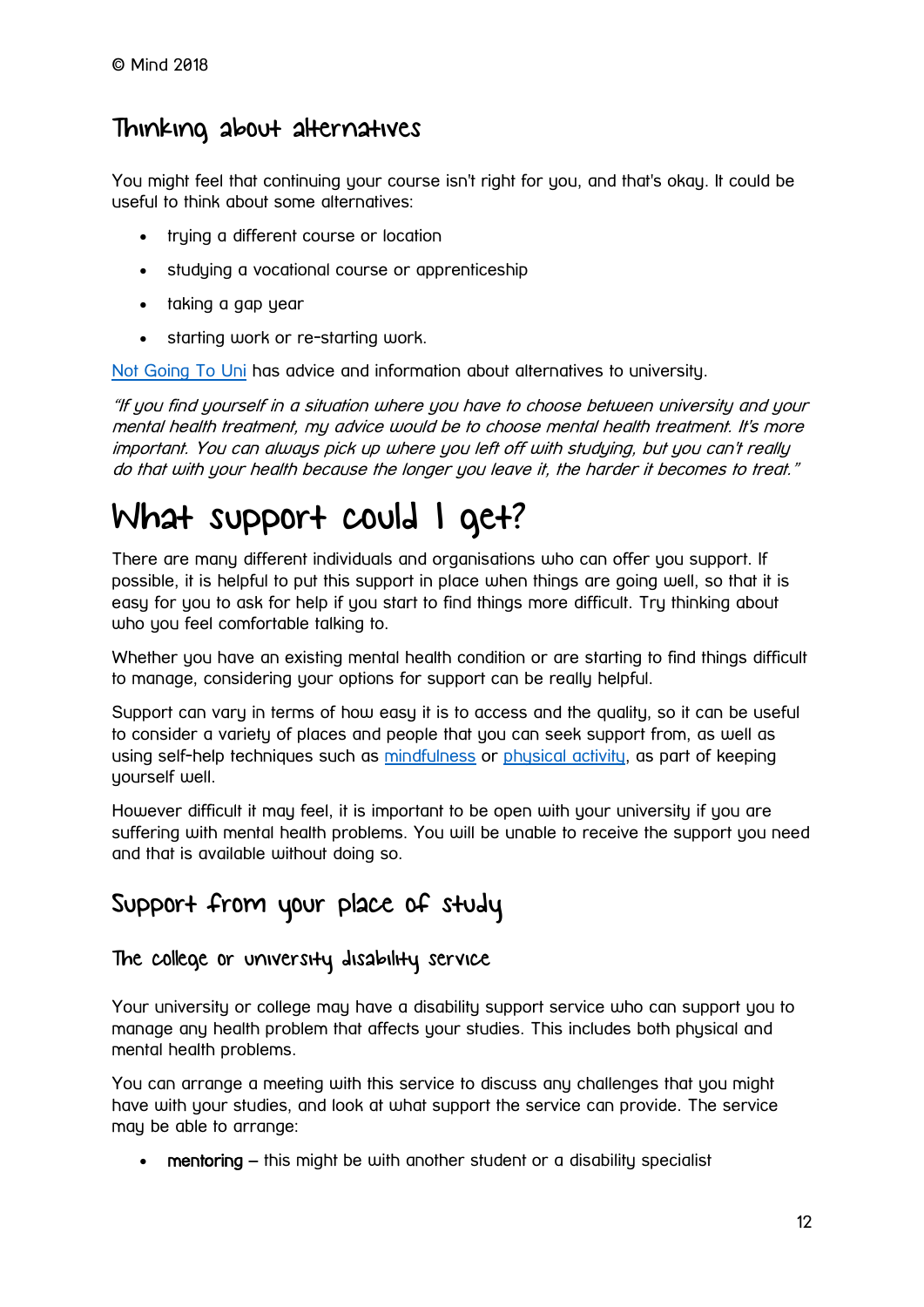- study skills training such as courses in coping with stress or planning work
- **specific arrangements** for your assessments or exams
- you may also be eligible for financial support through the Disabled Students [Allowance.](http://www.yourdsa.com/)

The [University Mental Health Advisers Network \(UMHAN\)](http://www.umhan.com/) is a good source of information about the support you could be entitled to.

#### Your college or university counselling service

Most universities and colleges have a counselling service providing support to students for free. They can offer advice about your circumstances independently of your academic tutors or your GP.

You can usually self-refer to a university or college counselling service, so you don't need to see your GP first or have a medical diagnosis.

#### Student led support

Your place of study may have a Students' Union with a welfare officer or a Student Advice Service offering free and independent advice or support. They can also refer you to external support.

Student Advice Services are staffed by elected student representatives who have received additional training, or Students' Union staff members who may have experience or training in specific areas such as law or mental health. Students' Unions and the staff they employ are independent of the university or college, although usually based in the same buildings.

#### An academic contact

Your university or college should assign you an academic supervisor or tutor to provide support and advice about your studies. If your tutor knows about your mental health, they may be able to support you in your studies, and help you access further academic support.

- Some tutors will be pro-active about meeting their students but with others, you may have to contact them to arrange a meeting. Remember, they are there to support you, so don't feel shy about taking the first step.
- Talking to your tutor early can help ensure that the right support is in place so that if things do get tricky, they understand how they can support you.
- Your department may have a welfare or disability liaison who you can talk to about your mental health, if you don't feel comfortable talking to your tutor.

Each place of study will offer slightly different support so it is always worth taking a look at their website to see what is available to you.

"If you find yourself having to choose between university and mental health treatment, my advice would be to choose mental health treatment. It's more important. You can always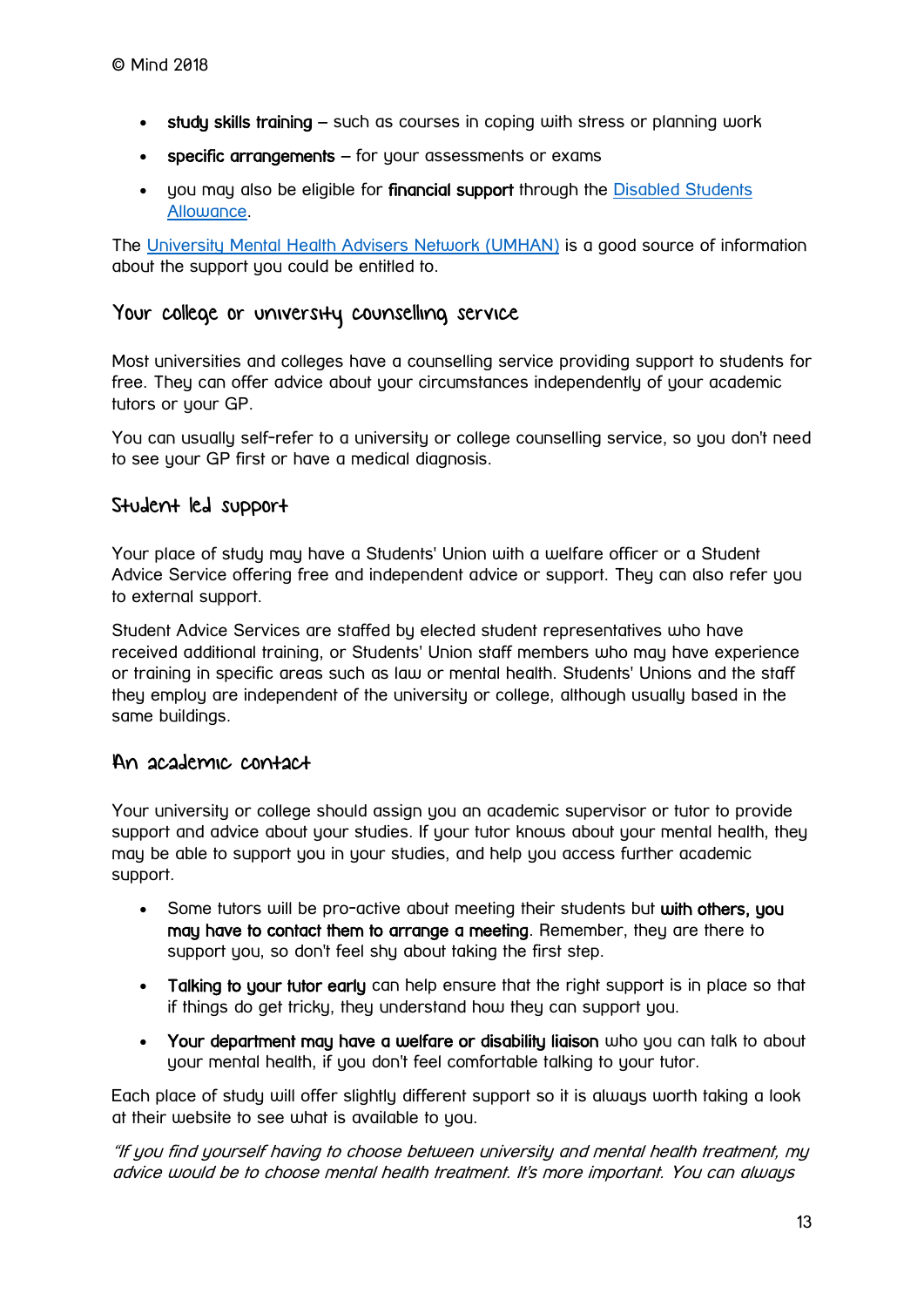pick up where you left off with studying, but you can't really do that with your health, as the longer you leave it the harder it becomes to treat."

## Support outside your place of study

#### Your GP

Your GP can support you by:

- referring you to local services
- prescribing medication where necessary
- helping you access treatment for your mental health.

If you don't have a diagnosis but are concerned about your mental health, you can always speak to your GP about this. See our pages on [seeking help for a mental health problem](https://www.mind.org.uk/information-support/guides-to-support-and-services/seeking-help-for-a-mental-health-problem/#.VjZbIbfhBQI) for more information on support from your GP.

You can also find more advice from the NHS on student health on [NHS Choices Live](http://www.nhs.uk/Livewell/studenthealth/Pages/Studenthealthhome.aspx)  [Well.](http://www.nhs.uk/Livewell/studenthealth/Pages/Studenthealthhome.aspx)

For international students who are unfamiliar with the National Health Service (NHS) and how to access support, the [UK Council for International Student Affairs \(UKCISA\)](https://www.ukcisa.org.uk/Information--Advice/Studying--living-in-the-UK/Health-and-healthcare) has some useful information on looking after yourself and how to get medical treatment should you need it.

"I found having someone in healthcare validate how I was feeling extremely positive. Knowing that what I was experiencing wasn't just normal sadness, but that it also had a name, helped me understand myself and support myself better for the rest of the term."

#### Organisations and charities

There are some charities and organisations who specifically work with students, and could offer you support:

- [Student Minds](http://www.studentminds.org.uk/) offer support for students and run peer support groups across the country.
- [Students against depression](http://studentsagainstdepression.org/) offer information and advice for students experiencing depression.
- [Nightline](http://nightline.ac.uk/) confidential telephone support offered overnight at universities across the country.
- [Young Minds](https://www.youngminds.org.uk/) offer information and support to young people experiencing mental health problems.
- [Propel](http://propel.org.uk/UK/) provide support, help and advice to young care leavers around moving into higher education.

Voluntary organisations and charities also provide support to students and specific groups, as well as members of public. For example, you might want support from: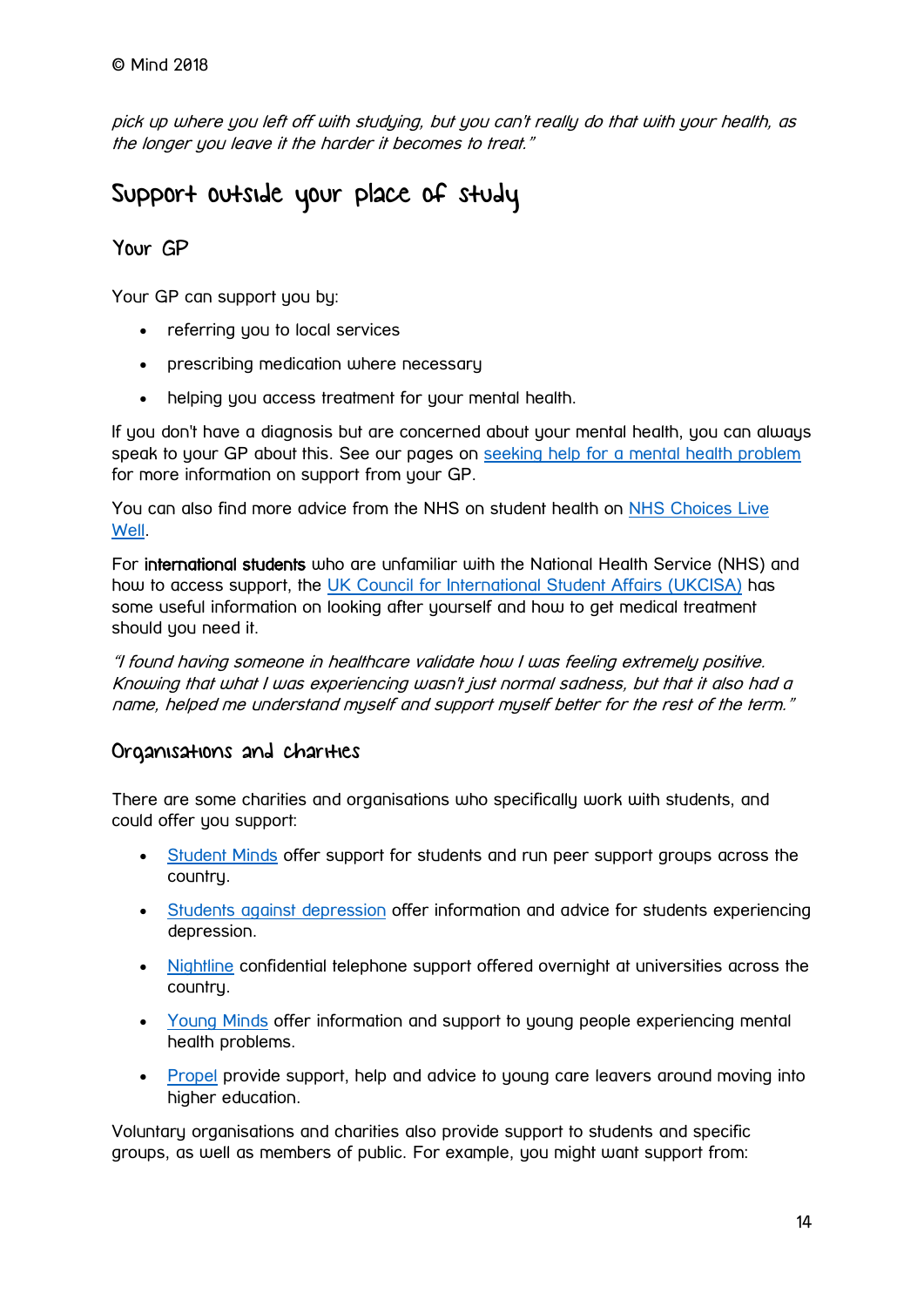- [Citizens Advice](https://www.citizensadvice.org.uk/) gives support on practical issues like housing, debt and benefits.
- [The Samaritans](http://www.samaritans.org/) available 24 hours a day by telephone or email, to talk about anything that's upsetting you.
- [Local Mind](https://www.mind.org.uk/information-support/local-minds/) local Minds offer a range of support services in local areas. Get in touch with one to find out more.

Many charities also run telephone or online support services. See our pages on [telephone](https://www.mind.org.uk/information-support/guides-to-support-and-services/crisis-services/telephone-support/)  [support](https://www.mind.org.uk/information-support/guides-to-support-and-services/crisis-services/telephone-support/) and [online support](https://www.mind.org.uk/information-support/tips-for-everyday-living/online-safety-and-support/finding-support/) for more information.

#### Peer support

When you experience a mental health problem it can feel as if no-one understands. Peer support brings together people who've had similar experiences to support each other. Many students find that meeting others with experience of mental health difficulties helps them feel less alone and makes it easier to talk about their own mental health.

- Your place of study might run peer support groups on campus, in your halls or on uour course.
- You can usually self-refer to peer support programmes, so you don't need to see a GP first or have a diagnosis.
- You can also access online peer support through communities like [Elefriends](https://www.elefriends.org.uk/) (see our pages on [staying safe online](https://www.mind.org.uk/information-support/tips-for-everyday-living/online-safety-and-support/) for more information).

Check out your college or university's counselling service, Students' Union or [Student](http://www.studentminds.org.uk/ourpeersupportprogrammes.html)  [Minds peer support programmes](http://www.studentminds.org.uk/ourpeersupportprogrammes.html) for more information about peer support near you.

## Friends and family

#### University friends and housemates

If your friends or housemates have been worried about how you are doing, talking to them might be a relief for all of you. If you are worried about how they will react, talk to them about this – they may appreciate your advice on how they can help and what they can to do to be supportive.

Student Minds provides [advice and support for students supporting friends.](http://www.studentminds.org.uk/look-after-your-mate.html)

Telling people around me that I'm struggling will help, as they can help me feel happy.

#### Friends or family back home

If you have moved away from home, it can be difficult to keep in contact with friends and family, particularly if you are an international student. Even if you have not moved, you may not spend as much time with your family and friends as you used to – you may just have less time than before, are discovering new friends, or may just want to be more independent while studying.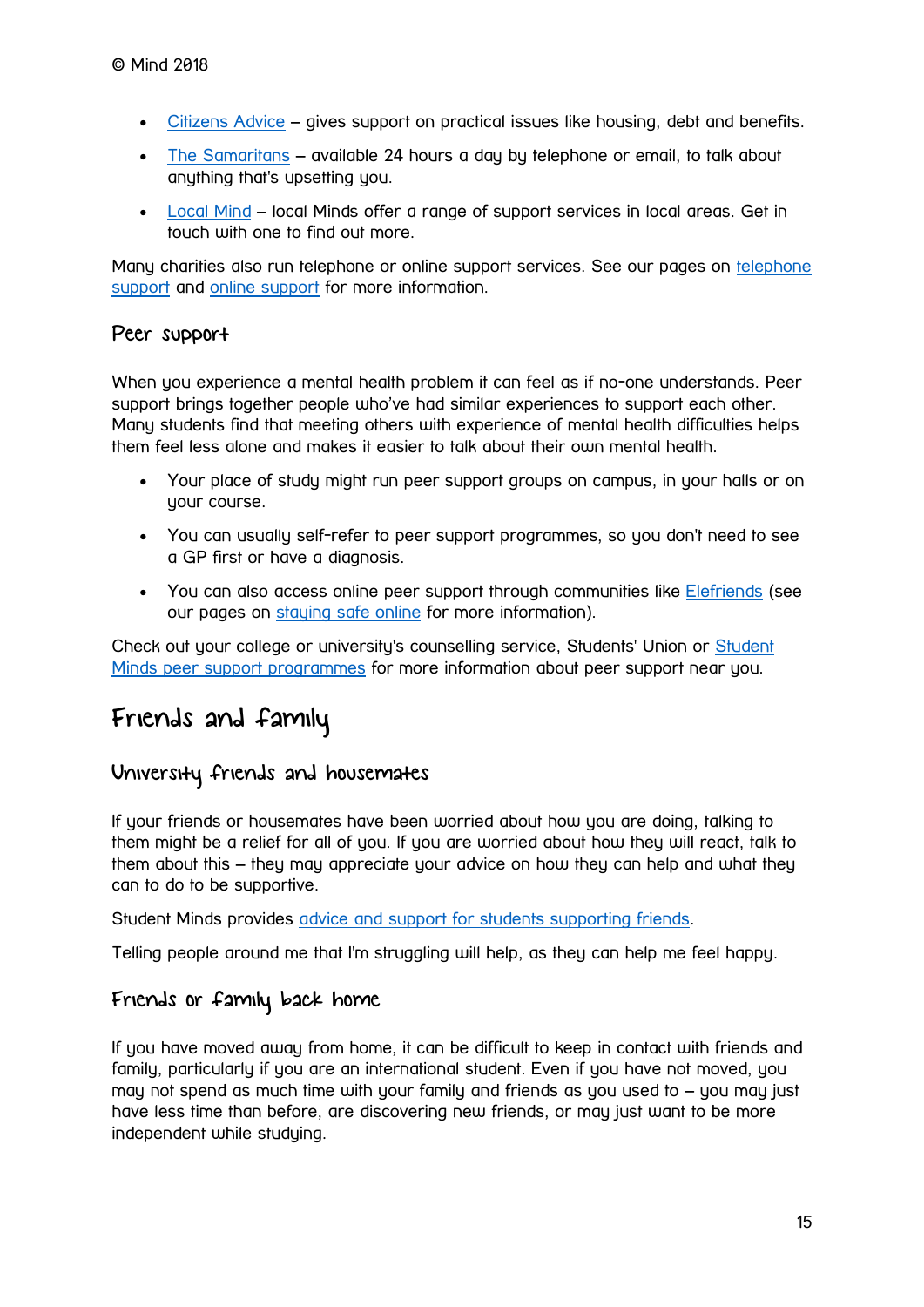However it can be useful, especially if you're feeling low or experiencing poor mental health, to get support from old friends and your family.

Some ways to ensure you can keep in contact while also having an independent or new lifestule are:

- using email or social media even quick forms of contact, like forwarding jokes, allow you to keep in touch
- writing a letter or card these can feel more personal and be nice to receive
- taking time to talk set aside a time each week to chat to a close friend or family
- inviting friends to stay so you can show them around they may then do the same for you
- keeping people up to date with what you are doing so they feel they are still part of your life – you don't have to tell them everything, just let them know what's going on.

## <span id="page-15-0"></span>What happens when I finish my course?

Preparing for graduation and moving on after studying can be both exciting and daunting. You may be thinking about your future career or about the support you will want after completing your course. It's a good idea to think about the steps you can take to help you manage the move out of studying and look after your mental health.

[Save the Graduate](http://www.savethegraduate.org/grad-blog/life-after-university.html) also has a helpful list of things to consider as you prepare to leave university.

## Preparing for life after your course

It is completely normal to have no idea what you want to do after your course finishes. This can feel stressful, or affect how you feel about yourself, but it's important to remember that many people take months or even years to work out their next steps.

#### How do I decide what to do next?

- If you are studying a course that could lead onto a specific career, relevant societies will provide information about career options in your field.
- Make use of your university or college careers service. This is a great place to help you start thinking about what you might like to do when you finish studying.
- The [National Careers Service](https://nationalcareersservice.direct.gov.uk/Pages/Home.aspx) has advice and information on planning a career.

Remember: lots of graduates describe the process of finding a career as trial and error. Most students don't have a road map planned out – you don't need one!

### Maintaining your support network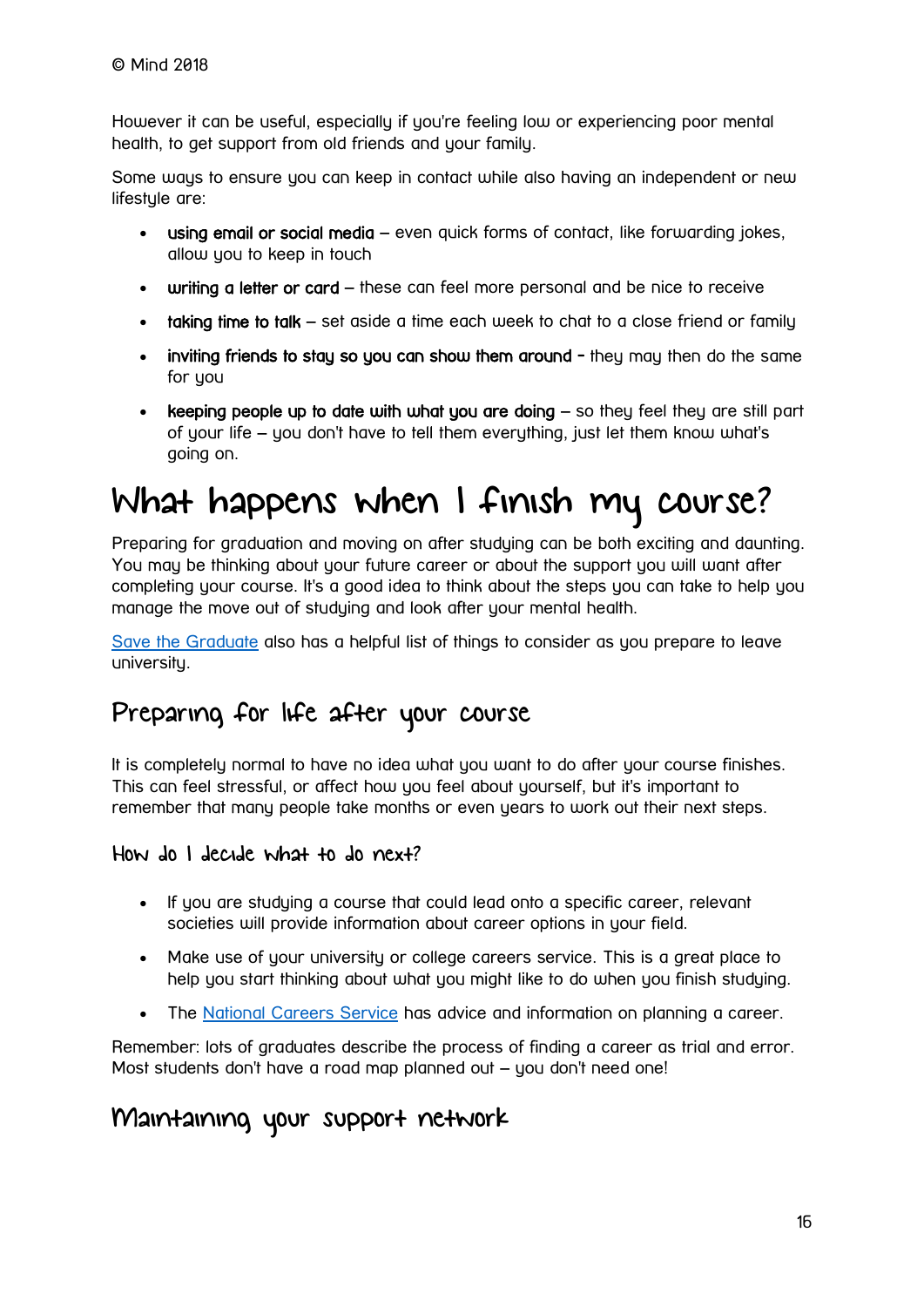When you graduate, it is likely that the support networks you have may no longer be as easily available. If you are moving away from the city where you studied, it might be worth thinking about the support that is available in the new place you will be living.

- Stay in touch with coursemates everyone finds this transition tricky, and hearing from an old friend is reassuring.
- Try online support you can access this wherever you move to. See our pages on [online mental health support](https://www.mind.org.uk/information-support/tips-for-everyday-living/online-safety-and-support/) for more information.
- Speak your local Mind to find out more about the [support in your new area.](https://www.mind.org.uk/information-support/local-minds/)

## Arranging your healthcare

If you are moving away from where you have been studying and are currently receiving support from your GP or an NHS service, you will need to plan how the move might affect the support you receive.

- Visit your current GP and think about the process of transferring your care to a new GP.
- Find out where you can register with a new GP.
- If you're in touch with your community mental health team (CMHT) or crisis team, make sure you let them know that you're moving and find out how you can access the support you want in your new home.

## Transitioning into working life

If you're starting work or returning to a job after your course, it's important to think about how you'll manage your mental health in this new environment.

- [Time to Change](http://www.time-to-change.org.uk/your-organisation/support-workplace/telling-my-manager) looks at the pros and cons of talking to your manager about your mental health.
- Read about other people's experiences of making the transition out of university and into work on the [Student Minds blog.](https://studentmindsorg.blogspot.co.uk/search/label/Leaving%20Uni)
- See our pages on [being mentally healthy at work](https://www.mind.org.uk/information-support/tips-for-everyday-living/workplace-mental-health/) for more information too.

Work, just like studying can take different forms; part-time, full-time, freelance, there are many options to find something that works for you.

[Take a look at Mike's story](https://www.mind.org.uk/information-support/your-stories/schizophrenia-what-i-wish-someone-had-told-me/#.W2q43ChKiUk) about how he is in a job that makes him feel good about himself, whilst living with schizophrenia.

## <span id="page-16-0"></span>For friends and family

This section is for friends and family who want to help someone they know with a mental health problem who is studying or considering becoming a student.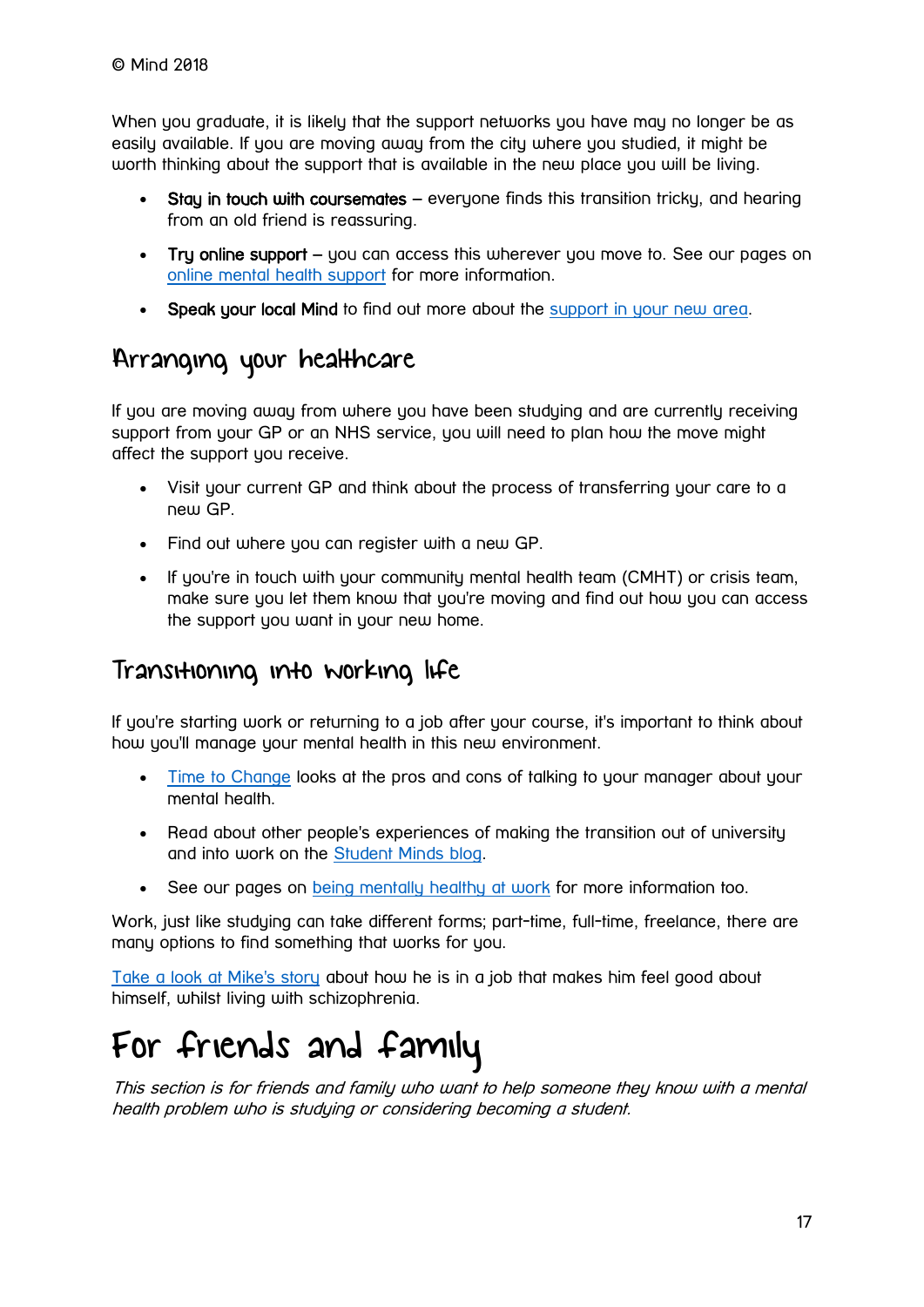Lots of students seek help from friends and family. Indeed a recent study of LGBTQ+ students found that nearly all respondents sought help or advice from friends for emotional problems.

"I have bipolar disorder, and when I experience manic episodes it can be difficult for people to understand what I am experiencing. For me, it was very important to let my friends know how they expressed themselves, what it meant for me, and what they could do to support me day-to-day or in crisis."

Becoming a student involves many changes for friends and family. There are lots of things you can do to help manage these changes.

- Keep in touch make the effort to be the one who stays in contact. Even if they appear very busy, they are likely to appreciate the effort.
- Make time to be together visiting them where they are studying can give you the opportunity to understand more about their new life and feel more engaged. For some, student life can be busy, so finding dates that work might require patience and flexibility.
- Accept that things may change they are likely to have made new friends, or have new commitments that take up their time.
- Ask them how they are doing it doesn't have to be a serious conversation about mental health, but most people will appreciate being asked. If you are worried about how they are doing, creating time and space for an honest answer (go for a walk or do a joint activity such as crafting or even washing up) can help.

"From the second my parents found out about my illness, everything was about supporting me but also trying to get things back to normal for me, and never about holding me back. They gave me endless support."

- Take an interest try asking them about what they're working on at the moment or about their course.
- Give them space if they have left home for the first time, remember that being a student is part of a process of gaining independence and growing up. It is natural that they don't want to tell you everything.
- Offer practical help offer help with a routine task, such as preparing or cooking food. This sort of thing will really be appreciated, and save them time and stress.
- Remember that studying can feel like a job while they may not be going to a full time job, studying can take up a lot of time, involve long hours in lectures or busy work placements. Try to understand that they can feel under a lot of pressure, and offer them support.

"Understand that student life isn't a walk in the park for everyone and it isn't necessarily the 'time of your life'."

- Look after yourself supporting someone else can have an impact on your own mental health. For more information see:
	- o our pages on [how to cope when supporting someone else](https://www.mind.org.uk/information-support/helping-someone-else/how-to-cope-when-supporting-someone-else/)
	- o Student Minds' resource [Look After Your Mate](http://www.studentminds.org.uk/look-after-your-mate.html)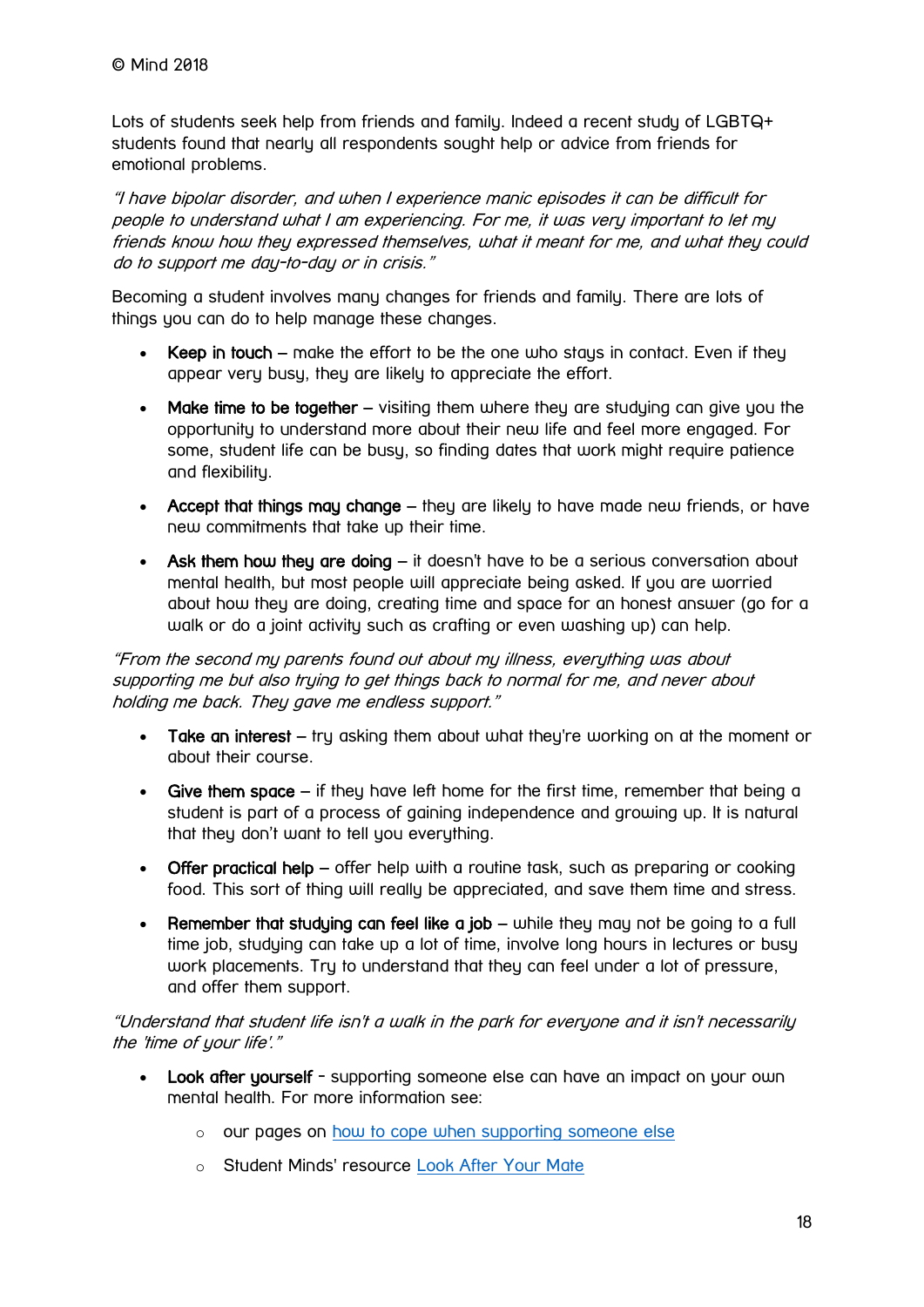o [Carers UK](http://www.carersuk.org/) also offers information, advice and support for people caring for someone with a disability.

## <span id="page-18-0"></span>Useful contacts

## Mind's services

- Helplines all our helplines provide information and support by phone and email. Our Blue Light Infoline is just for emergency service staff, volunteers and their families.
	- $\circ$  Mind's Infoline 0300 123 3393, info@mind
	- $\circ$  Mind's Legal Line 0300 466 6463, legal@mind
	- $\circ$  Blue Light Infoline 0300 303 5999, bluelightinfo@mind
- Local Minds there are over 140 local Minds across England and Wales which provide services such as [talking treatments,](https://www.mind.org.uk/information-support/drugs-and-treatments/talking-treatments/) [peer support,](https://www.mind.org.uk/information-support/drugs-and-treatments/peer-support/) and [advocacy.](https://www.mind.org.uk/information-support/guides-to-support-and-services/advocacy/) [Find](https://www.mind.org.uk/information-support/local-minds/)  [your local Mind here,](https://www.mind.org.uk/information-support/local-minds/) and contact them directly to see how they can help.
- Elefriends is a supportive online community for anyone experiencing a mental health problem. See our [Elefriends page](https://www.mind.org.uk/elefriends/) for details.

### Who else could help?

## Alcohol & Drugs

Drink Aware [drinkaware.co.uk](https://www.drinkaware.co.uk/) Information about managing alcohol safely.

Frank [talktofrank.com](http://www.talktofrank.com/) Information and advice about drugs.

## **Charities**

Carers UK 0808 808 7777 [advice@carersuk.org](mailto:advice@carersuk.org) [carersuk.org](http://www.carersuk.org/) Independent information and support for carers.

Do-it [do-it.org](https://do-it.org/) Volunteering opportunities across the UK.

#### **Nightline**

#### [nightline.ac.uk](http://nightline.ac.uk/)

Lists contact information for support and listening services run in universities and colleges across the UK.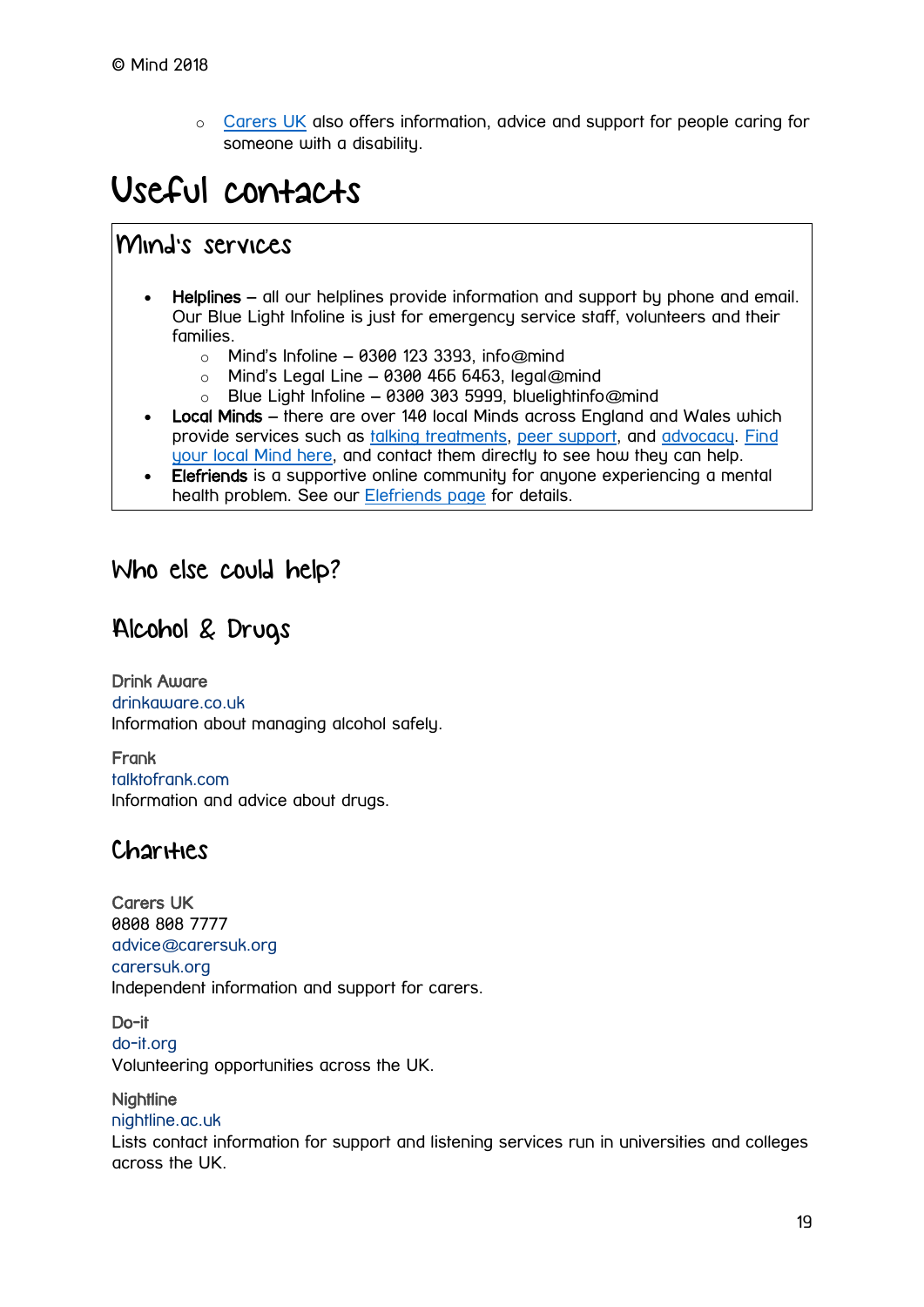© Mind 2018

**Papurus** HOPELINEUK: 0800 068 41 41 (weekdays 10am-10pm, weekends 2pm-10pm, bank holidays 2pm-10pm) 07786 209697 (text message service) [pat@papyrus-uk.org](mailto:pat@papyrus-uk.org) [papyrus-uk.org](https://papyrus-uk.org/)

Provides information and support for anyone under 35 who is struggling with suicidal feelings, or anyone concerned about a young person who might be struggling.

**Samaritans** 116 123 (freephone, available 24 hours) jo@samaritans.org [samaritans.org](http://www.samaritans.org/) Emotional support for anyone in distress.

Student Minds hello@studentminds.org.uk [studentminds.org.uk](http://www.studentminds.org.uk/) Information about student mental health and local peer support programmes.

#### Students Against Depression [studentsagainstdepression.org](http://studentsagainstdepression.org/) Information and support for students experiencing depression.

#### University Mental Health Advisors Network (UMHAN)

[umhan.com](http://www.umhan.com/) National network of University Mental Health Advisers.

YoungMinds 0808 802 5544 [youngminds.org.uk](https://www.youngminds.org.uk/) Information for both parents and young people.

### Finance

Money Advice Service 0300 500 5000 [moneyadviceservice.org.uk](https://www.moneyadviceservice.org.uk/) Free, impartial advice about money matters.

#### The Money Charity

[themoneycharity.org.uk](http://themoneycharity.org.uk/advice-information/student-moneymanual-get-free-copy/) hello@themoneycharity.org.uk National charity offering information and advice about managing your money.

#### **YourDSA**

[www.yourdsa.com](http://www.yourdsa.com/)

YourDSA aims to promote and simplify the process of applying for the Disabled Students' **Allowances** 

### Health services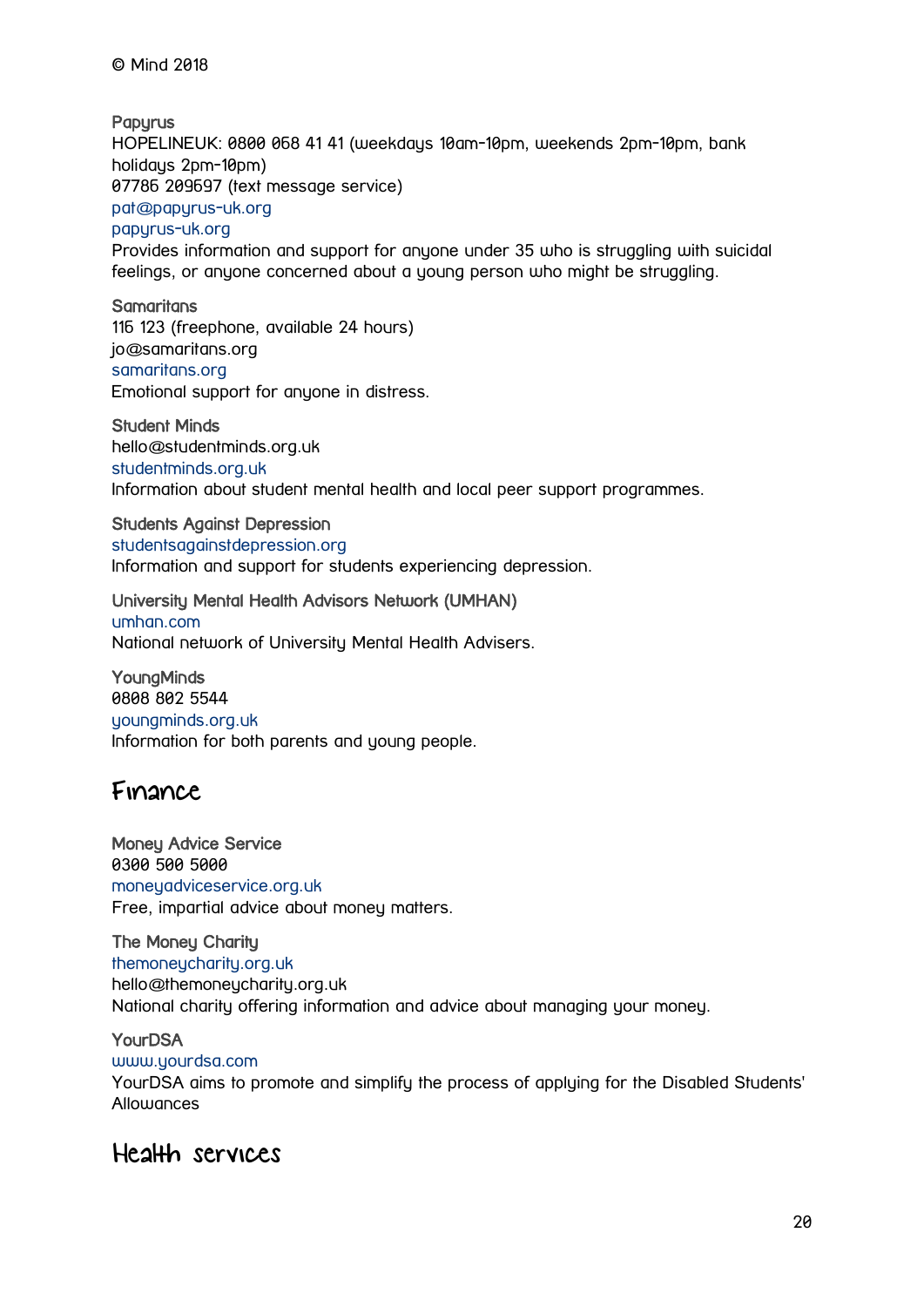NHS Choices - Student Health

[nhs.uk/Livewell/studenthealth](http://www.nhs.uk/Livewell/studenthealth/) Advice on student health issues.

#### NHS Service Finder

[nhs.uk/service-search](http://www.nhs.uk/service-search) Search facility which allows you to look for a health service, including a GP, in your area.

### Student advice

Citizens Advice 03444 111 444 (England) 0344 477 2020 (Wales) TextRelay service: 03444 111 445 [citizensadvice.org.uk](http://www.citizensadvice.org.uk/) Confidential advice on a range of issues.

National Careers Service [nationalcareersservice.direct.gov.uk](https://nationalcareersservice.direct.gov.uk/Pages/Home.aspx) Information and advice on planning your career.

National Union of Students 0845 5210 262 [nus.org.uk](http://www.nus.org.uk/) Promoting and defending the rights of students.

Not Going To Uni [notgoingtouni.co.uk](http://www.notgoingtouni.co.uk/) Information and advice about alternatives to university.

Open University [open.ac.uk/skillsforstudy](https://www.open.ac.uk/skillsforstudy) Information on study skills.

#### Save the Graduate

[savethegraduate.org](http://www.savethegraduate.org/grad-blog/life-after-university.html) Information and advice about graduating from university.

#### UCAS

[ucas.com](https://www.ucas.com/) University and colleges admission service.

**UKCISA** [ukcisa.org.uk](https://www.ukcisa.org.uk/)

International student advice and guidance

## Support for care leavers

Propel [propel.org.uk](http://propel.org.uk/UK/) Support for children in care and young care leavers.